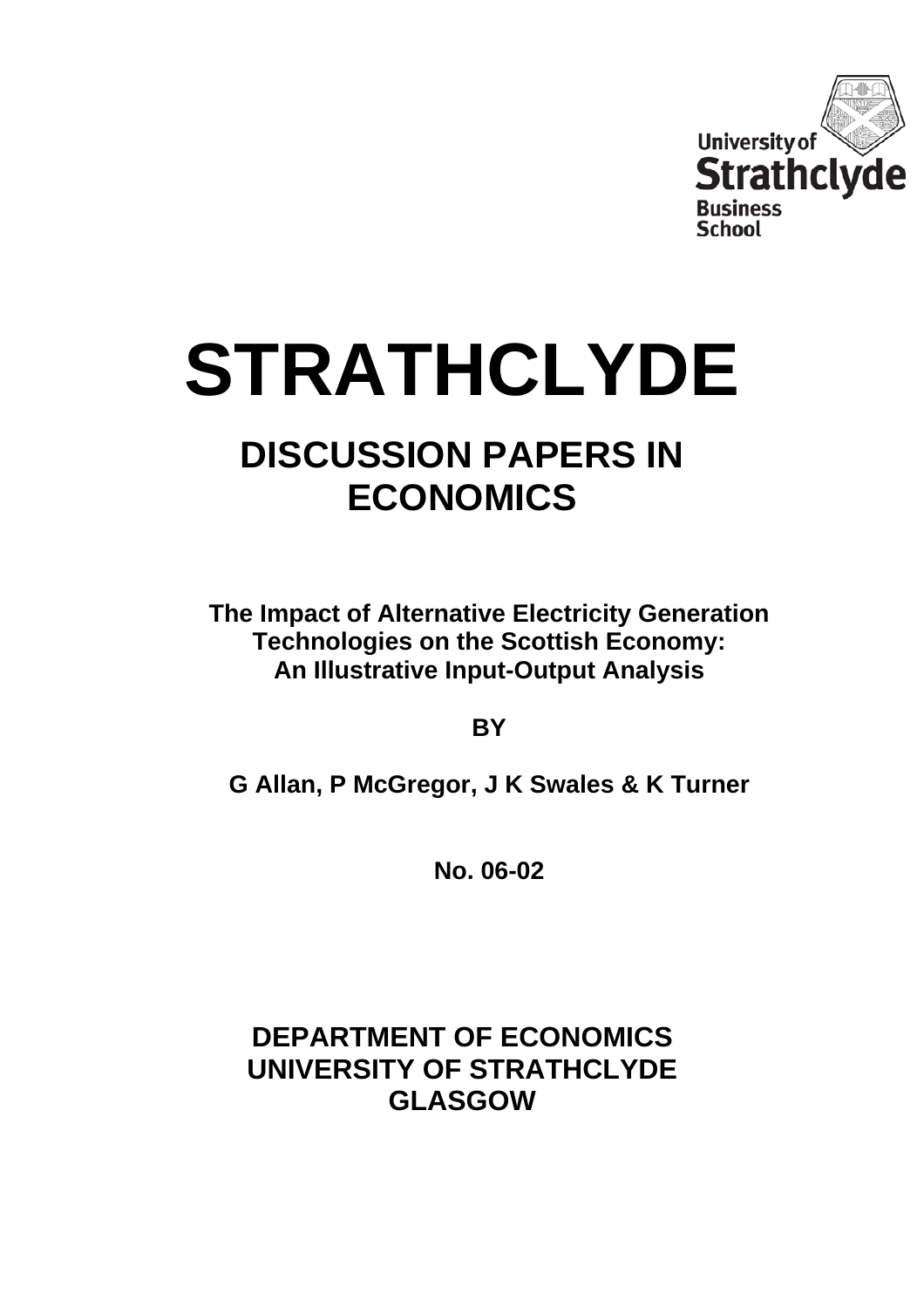# The Impact of Alternative Electricity Generation Technologies on the Scottish Economy: An Illustrative Input-Output Analysis\*

March 2006

by

G. Allan†, P.G. McGregor†\*, J.K. Swales†\* and K. Turner†

†Fraser of Allander Institute and Department of Economics, University of Strathclyde \*Centre for Public Policy for Regions (CPPR), University of Glasgow and University of **Strathclyde** 

\* The authors gratefully acknowledge the support of the Engineering and Physical Science Research Council grant (reference GR/S26958/01) through the SuperGen Marine Energy Research Consortium. CPPR is a joint research institute of the Universities of Glasgow and Strathclyde funded by the Scottish Funding Council. The authors also thank Keith Bell for useful comments on an earlier draft.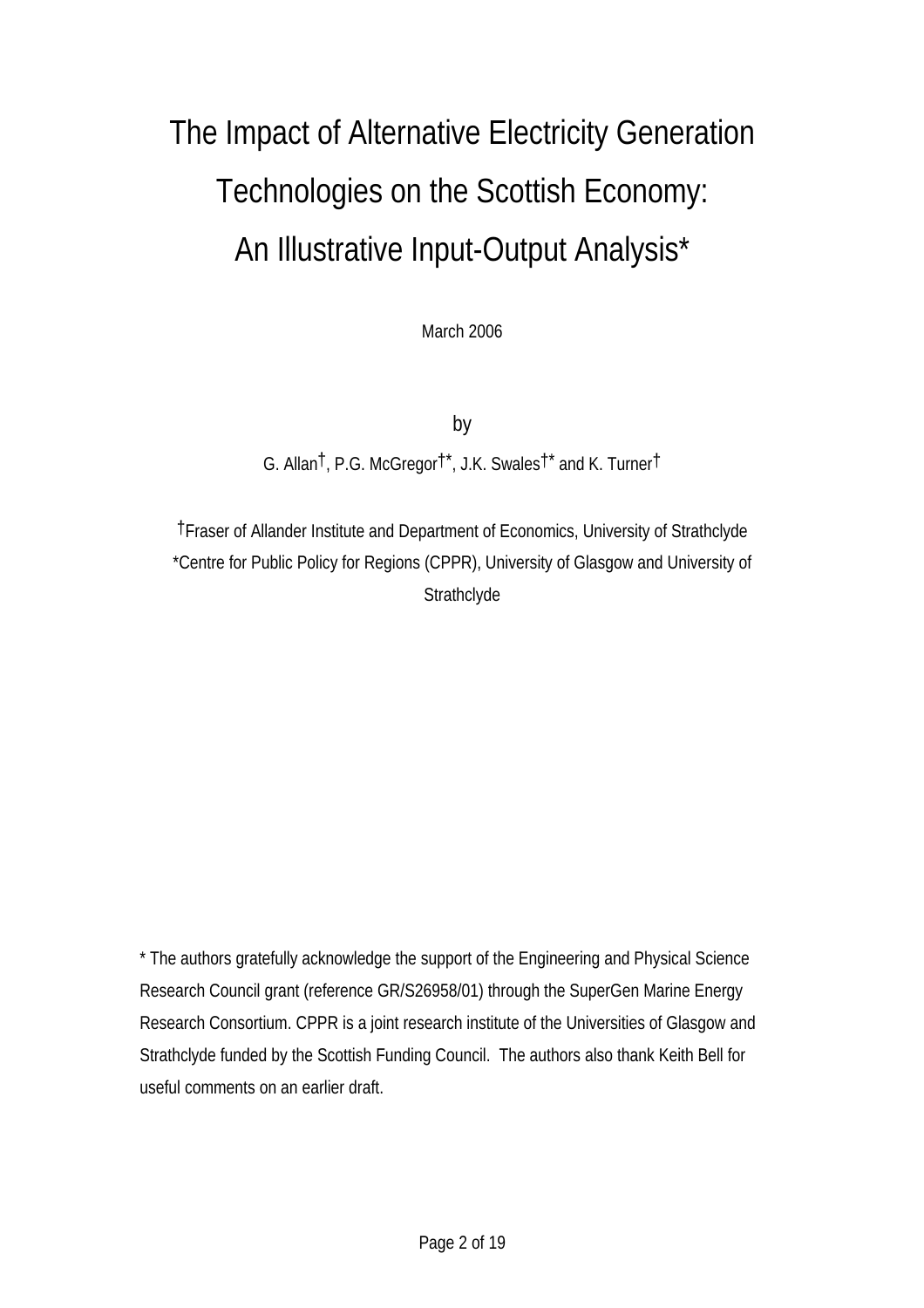#### **1 INTRODUCTION**

 $\overline{a}$ 

UK Energy policy is at a critical juncture, with major changes in the electricity generation mix in prospect. In Scotland significant reductions in electricity generating capacity are expected as coal- and nuclear-powered stations close, and although rapid growth of renewable capacity continues, it does so from a very small base. There is no doubt that Scotland faces very substantial shifts in the composition of its electricity generating capacity, and very probably also a major contraction in the level of that capacity in the absence of further changes in UK energy policy (such as a move to commission new nuclear generating stations). The choices made will have important economic, as well as environmental, consequences.

The current electricity generating stations in Scotland are reaching the end of their original design life. Until very recently, the nuclear and coal powered stations, which currently provide over 60% of Scottish electricity generation, were scheduled for closure or decommissioning within the next 20 years [**1**, **2**]. Subsequent announcements by British Energy on the Hunterston B nuclear power station and Scottish Power on coal-powered Longannet suggest mitigating factors that will delay the loss of this capacity<sup>1</sup>. However, unless there is a significant change in UK energy policy Scotland faces a major shift in the level and mix of its generating capacity from power station closures.

Environmental concerns and commitments have, of course, influenced energy policy in the UK, not least in the form of renewable obligations. These are designed to foster the new renewable technologies, including wave, tidal, wind and biomass, that offer the potential to generate electricity with significantly reduced greenhouse gas emissions, although, of course, any energy generating mechanism is likely to have some adverse environmental consequences. The policy is particularly important for Scotland because of the significant concentration of renewable resources there [**3**]. While onshore wind currently dominates the new renewables technologies, and is set to continue to grow rapidly (subject to grid connectivity and associated costs), new marine technologies are emerging and may be further encouraged through targeted ROC policies. However, a key issue here is the anticipated scale of this growth.

<span id="page-2-0"></span><sup>1</sup> As of February 2006, Scottish Power announced that it would be opting Longannet into the Large Combustion Plant Directive, securing it at least 5, but potentially 15, more years operation up to 2025.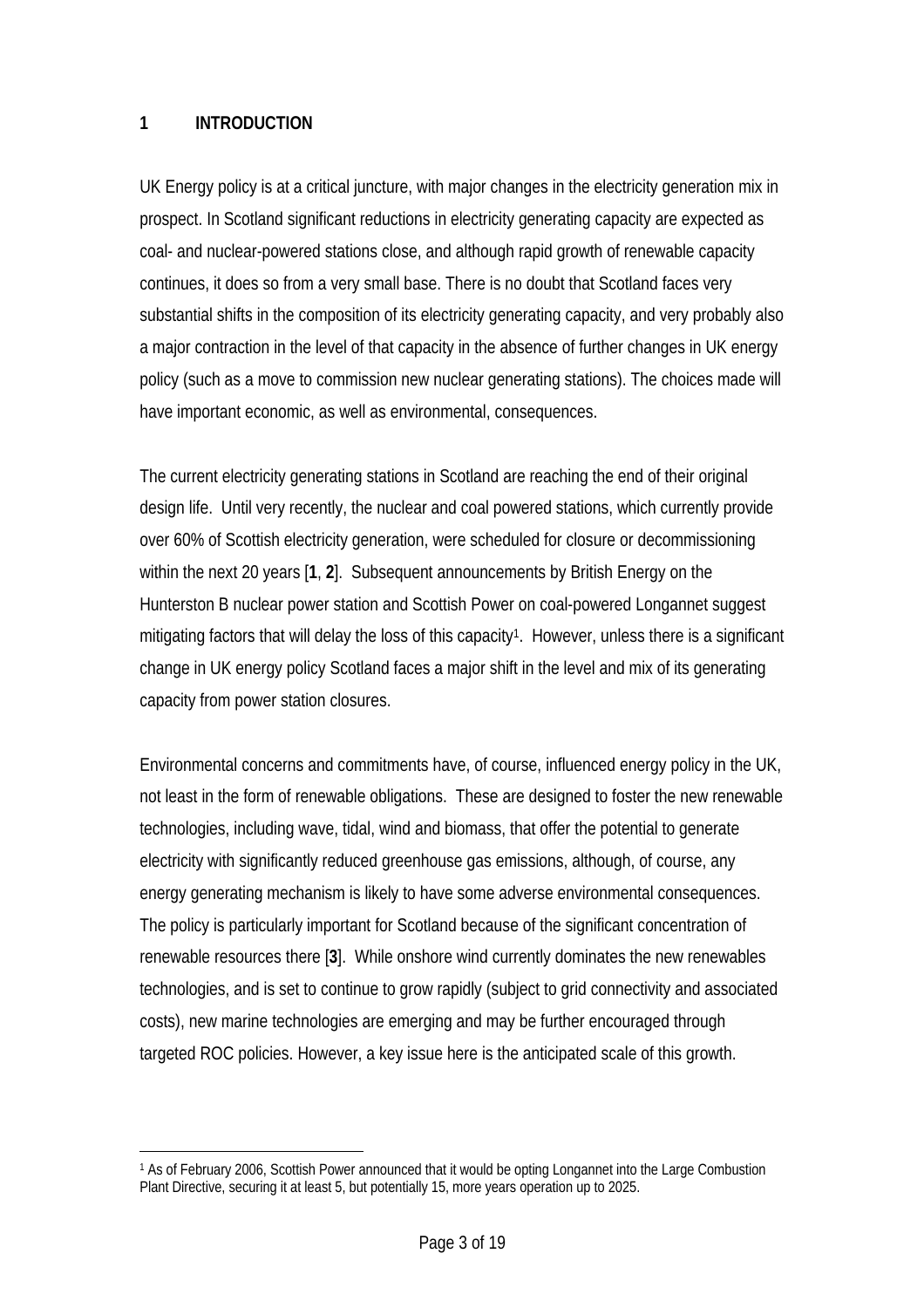While energy is strictly a matter reserved to the UK Parliament, the Scottish Executive has targets for renewable generation (to provide 18% of electricity generated in Scotland by 2010 and 40% by 2020 [**4**]) that appear ambitious[2.](#page-3-0) Expressed in absolute terms, the Scottish Executive have accepted [**5**] the FREDS' [**6**] target of 6GW of installed renewables capacity, a substantial growth given current capacity of 2.8G[W3.](#page-3-1)

Despite the radical nature of the likely changes in Scotland's electricity generating capacity and mix, there has as yet been no assessment of their likely implications for the Scottish economy. What are the likely economic consequences of a decline in nuclear-generated supply? How would significant growth in onshore wind impact on the Scottish economy, and how does this compare with other renewable technologies? This paper provides the first attempt to explore the system-wide economic consequences of such changes. This should be an element in the debate on the appropriate future generating mix and capacity for Scotland [**7**]. Since inputoutput (IO) analysis is able to track the interdependencies among different industries [**8**] and Scotland is unique among UK regions in regularly publishing IO tables, it seems a useful method in the present context. However, its appropriate implementation in this case requires considerable augmentation of the current treatment of the electricity sector in official economic accounts.

Section 2 of the paper outlines the Input-Output (IO) method. Section 3 discusses the construction of the Input-Output table, in particular, the disaggregation of the single electricity sector in the official Scottish IO table to allow alternative electricity generating sources to be identified separately. Section 4 presents the results of the IO analysis, which quantify the economic impact of the electricity generating sectors and allow assessment of the impact of e.g. substituting onshore wind for nuclear technologies, as well as assessing the consequences of significant losses of generating capacity. Conclusions and suggestions for further research are presented in Section 5.

 $\overline{a}$ 

<span id="page-3-0"></span><sup>2</sup> We note that total electricity generation capacity from renewable technologies is not the same as total capacity from technologies eligible for ROCs.

<span id="page-3-1"></span><sup>3</sup> As of end April 2005.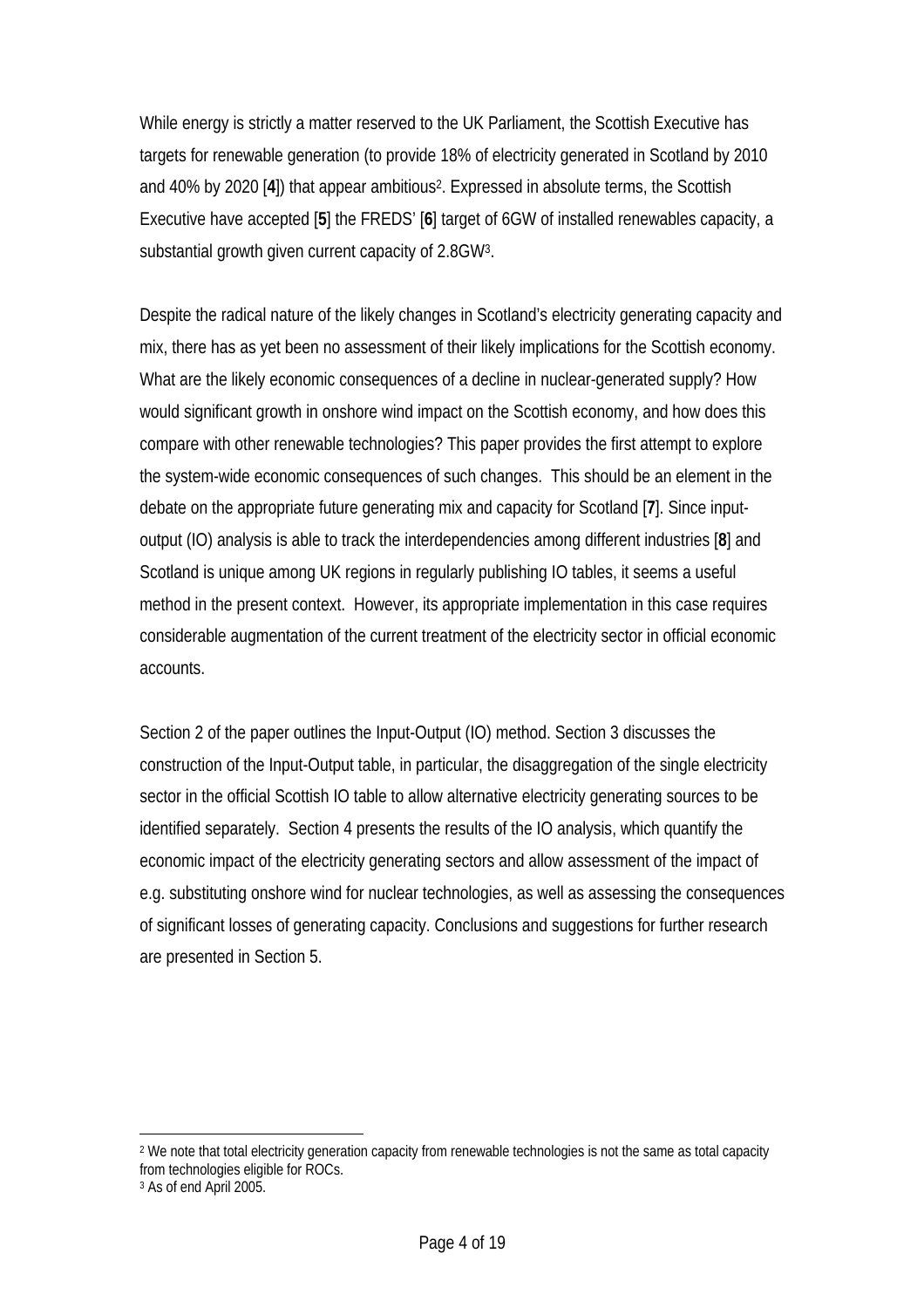#### **2 THE INPUT-OUTPUT METHOD**

#### **2.1 The basic IO system**

 $\overline{a}$ 

Input-Output (IO) is a standard method for examining the interrelationships between sectors of an economy and final demand [**8**]. If certain assumptions are imposed, it provides a powerful tool for examining how changes in the final demand for products can affect the outputs of other sectors within an economy. Whilst it has traditionally been used for economic impact analysis [**9**] recent extensions in IO methodology have seen it applied to energy and environmental areas. In the case of Scotland, recent IO work has covered the generation and treatment of waste  $[10]$  and  $CO<sub>2</sub> [11]$ .

For IO analysis, the output of each sector of the economy in question is given by an equation relating total output to the demands for that sector's goods from both intermediate demand (i.e. other industrial sectors) and final demand. Imposing constant returns to scale, a passive supply side and unchanging technology allows specification of a set of linear equations of the sort:

$$
X_1 = a_{11}X_1 + a_{12}X_2 + a_{13}X_3 + a_{14}X_4 + \dots + a_{1n}X_n + Y_1
$$
  
\n
$$
X_2 = a_{21}X_1 + a_{22}X_2 + a_{23}X_3 + a_{24}X_4 + \dots + a_{2n}X_n + Y_2
$$
  
\n
$$
\vdots \qquad \vdots \qquad \vdots \qquad \vdots \qquad \vdots \qquad \vdots \qquad \vdots \qquad \vdots \qquad \vdots
$$
  
\n
$$
X_n = a_{n1}X_1 + a_{n2}X_2 + a_{n3}X_3 + a_{n4}X_4 + \dots + a_{nn}X_n + Y_n
$$

where  $\boldsymbol{X}_i$  represents the output of sector i, and where  $\boldsymbol{a}_{ij}$  represents the amount of sector i's output that is required to produce one unit of output of sector j [4.](#page-4-0) In matrix notation, the inputoutput system can be expressed as:

#### *X***=A***X***+***Y*

This says that gross output ( *X* ) is the sum of all intermediate sales ( **A***X* ) (used in the production of all other industries' outputs) and sales to final demand (*Y* ), including, for

<span id="page-4-0"></span> $^4$  The  $a_{ij}$  are calibrated by dividing the value of the relevant intermediate purchases by the value of industry j's output.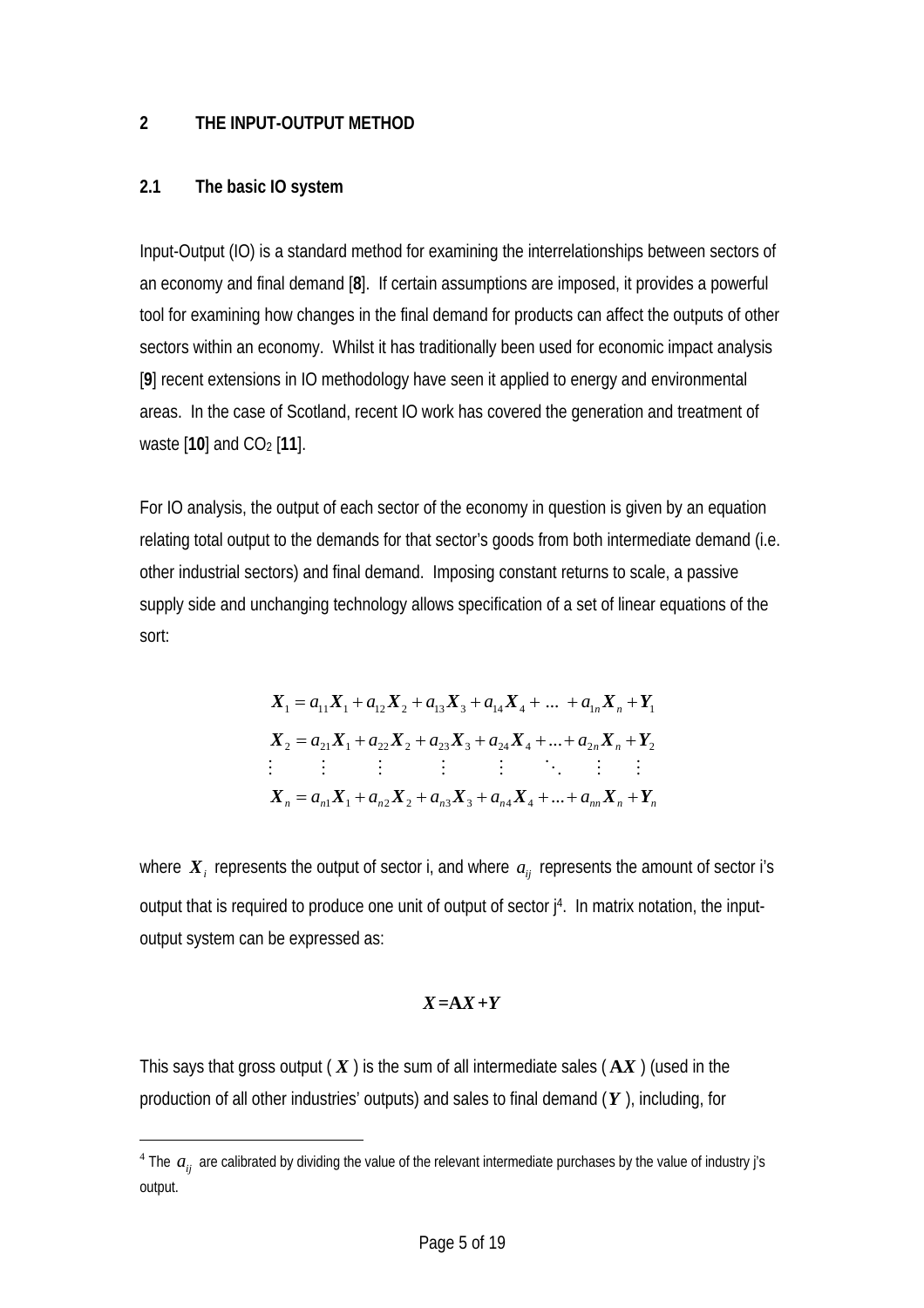example, consumption, government expenditures and export demands. Solving for gross output ( *X* ) yields:

$$
\boldsymbol{X} = (\mathbf{I} \cdot \mathbf{A})^{-1} \boldsymbol{Y}
$$

where **I** is an identity matrix, and the term  $(I - A)^{-1}$  is known as the Leontief inverse matrix. The Leontief inverse matrix can be used to examine the extent of interrelationships between sectors within an economy, showing, as it does, the degree to which one sector relies upon the other sectors within an economic space for its inputs.

The system described above is the "open" Leontief system in which all elements of final demand are considered to be exogenous and therefore are determined entirely outwith the system. The Leontief system can be "closed" with respect to households, where the values of the Leontief inverse include not only the direct and indirect purchases necessary to meet changes in final demand, but where induced impacts, arising from endogenous consumption demands being linked to disposable incomes, are also included[.5](#page-5-0) These induced impacts reveal the wider effect of the increased incomes of workers in sectors that have experienced increased demand for their outputs. We now turn to using the features of the Leontief inverse to examine interrelationships among sectors in the Scottish economy, specifically examining the degree to which the electricity generating sectors are embedded into the economy.

#### **2.2 IO multipliers**

Rasmussen proposes to use the open (Type 1) Leontief inverse to estimate the direct and indirect backward linkages [**12**]. These are more commonly referred to as output multipliers, in that they show the additional gross output generated across an economy from an additional unit of final demand for an individual sector. They are calculated as the column sums of the Leontief inverse matrix, thus:

$$
O_j = \sum_{i=1}^n \alpha_{ij}
$$

<span id="page-5-0"></span> $\overline{a}$ 5 The income from employment row and consumer expenditure column from the IO table are, in this case, incorporated into the **A** matrix. The induced consumption effects are thereby incorporated in the multipliers.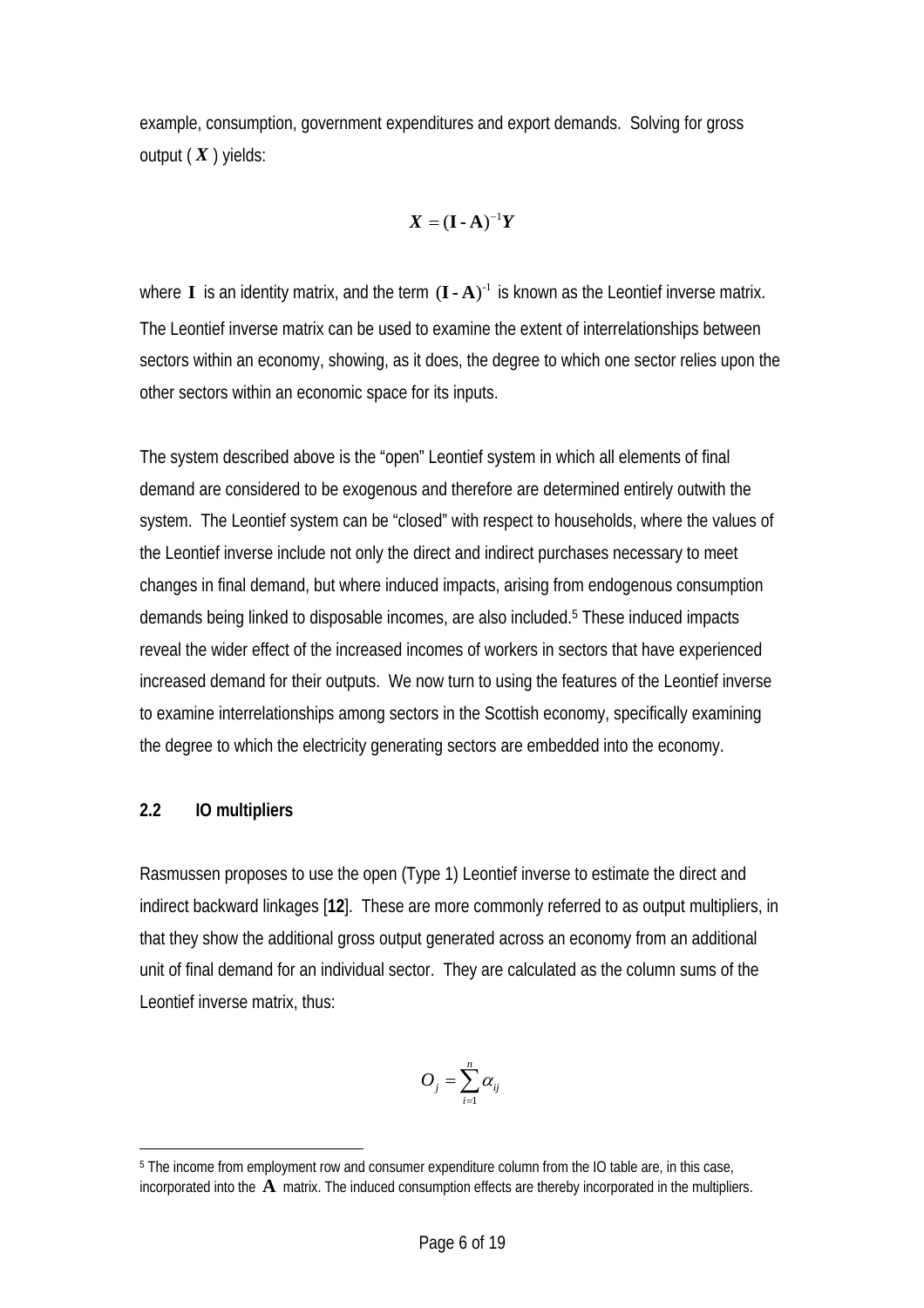where  $\alpha_{ij}$  identifies the element located at row i and column j in the Leontief inverse matrix. The output multiplier is defined as "the total value of production in all sectors of the economy that is necessary to satisfy a (pounds) worth of final demand for sector j's output" [**13**]. This Type 1 output multiplier incorporates both the direct and indirect impacts of the increased demand for sector j's output, while taking household consumption to be exogenous. Closing the model with respect to households implies that the induced consumption effect of extra household income coming from a raising of the aggregate output of a sector is included in the Type 2 output multiplier.

While gross output is of interest, as a measure of turnover, it says nothing about how the changes in output affect gross value added (GVA) and employment. These can be calculated by multiplying the Type 1 and Type 2 Leontief inverses by the GVA-Output and Employment-Output coefficients. Thus the open GVA multiplier,  $M_i^G$ , is:

$$
M_j^G = \sum_{i=1}^n v_i \alpha_{ij}
$$

where v<sub>i</sub> is the value added to gross output ratio in sector i. The value-added multiplier gives the increase in total value-added (GVA) resulting from a (pounds) worth of final demand for sector j's output.

Employment multipliers can be found in a similar way, using physical employment/output coefficients (ei). Thus we use a vector of employment-output coefficients (ei) and multiply this by the open (for Type 1) or closed (for Type 2) Leontief inverse.

$$
E_j = \sum_{i=1}^n e_i \alpha_{ij}
$$

#### **3 CONSTRUCTION OF DATASET**

The Scottish Executive have, over recent years, produced annual Input-Output tables for Scotland [**14**]. IO tables provide a snapshot of an economy at a given point in time. However,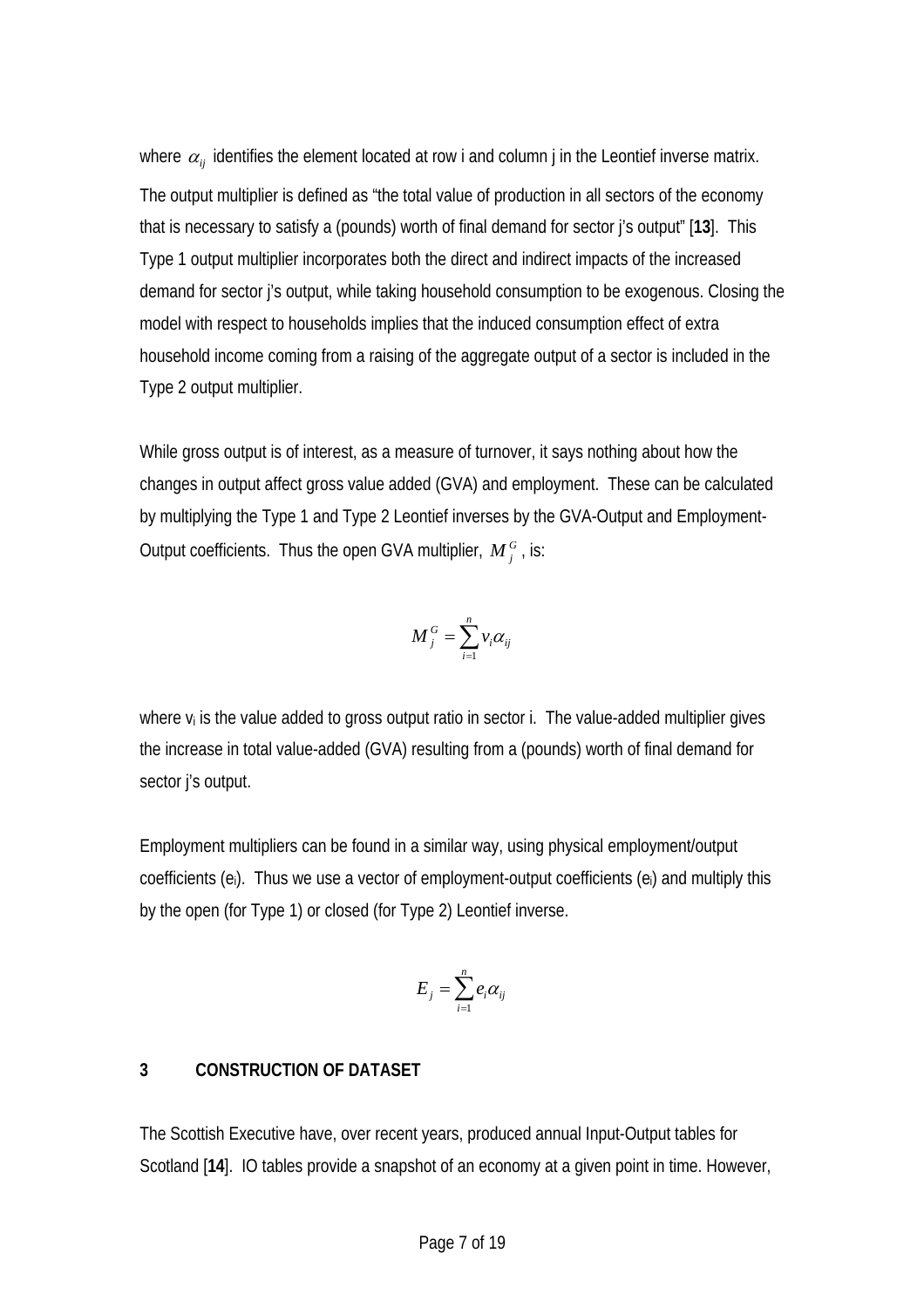the published tables identify only a single electricity sector, which covers all economic activities in Standard Industrial Classification (SIC 92) sector 40.1. This includes all generation, transmission, distribution and supply activities related to the production and use of electricity. This IO table is thus unsuitable for examining the economic impacts of different electricity generation technologies. The table does not distinguish between generation and distribution and *a fortiori* is unable to identify individual generation technologies.

The approach adopted here follows a number of recent contributions in seeking to disaggregate the electricity sector by generating technology [**15**, **16**, **17**]. All of these analyses allocate non-generation activities to generation technologies despite the fact that the former, which includes transmission, distribution and supply, would be necessary even in the limiting case of an economy that generates no electricity itself. This approach to disaggregation of the electricity sector would only be valid if each generating technology had a unique network associated with it. The present study overcomes this weakness by adopting Cruz's [**18**, **19**] assumption that all electricity generated is sold to the non-generation activities of the aggregate electricity industry, so that final demands for the electricity generating sectors are zero by construction. However we extend this analysis by disaggregating to a number of generating sectors.

When the project began the most recent Scottish IO tables were those for 2000, a year in which the full range of electricity generating technologies were used in Scotland (albeit at an extremely small scale for some). Confidential data from official surveys of businesses, including the Annual Business Inquiry, were investigated, but two main problems were encountered. First, firms involved in electricity generation in Scotland are also involved in non-generation electricity activities and survey replies often relate to a composite of all such activity, and could not be allocated to generation activities alone. Secondly, the major firms that generate electricity in Scotland typically use a combination of generating technologies. So official data sources do not allow separate identification of generating technologies, and an alternative approach is required.

The approach adopted was first to identify the IO entries for each of the eight generating technologies by using information from various secondary sources and our own surveys. These estimates are then removed from the original electricity sector in the IO accounts, leaving a residual sector that we interpret as capturing transmission, distribution and supply, or non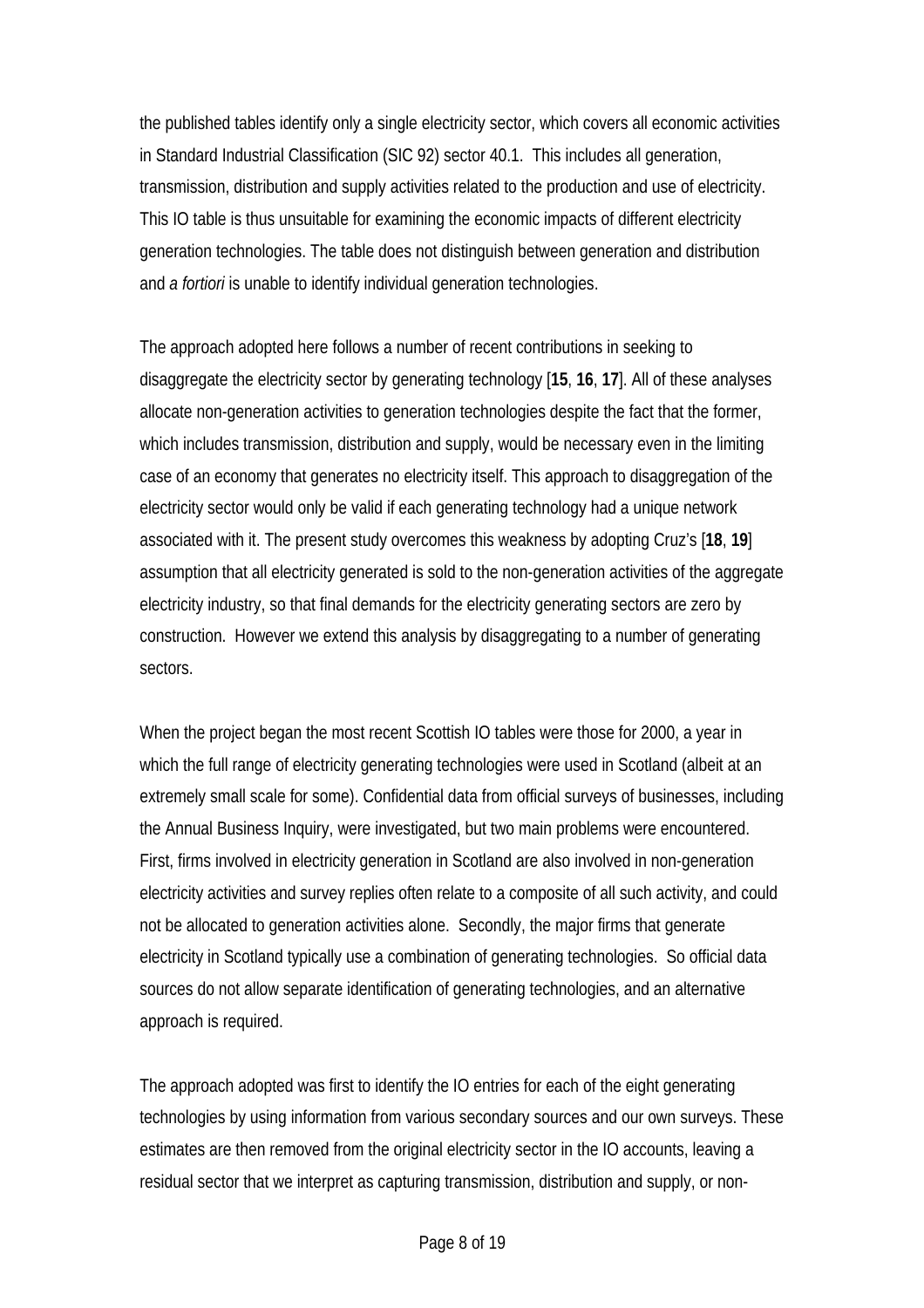generation activities. A brief account of this process follows as applied first to sales of electricity by generators (row entries in the IO table) and then purchases (column entries).

The disaggregated IO table was constructed with the sixteen production sectors identified in Appendix 1 and this is the basis of our subsequent analysis. However, we only present an aggregated version of the table for reasons of confidentiality. Table 1 reports the IO table aggregated to 3 sectors, with no disaggregation by generation technology.

#### **Table 1 here**

Inputs to each sector are shown in each column, with intermediate purchases from each sector and then purchases of imports, taxes, wages and other value added making up total inputs. The rows show the destination of output produced by each sector. This includes sales to local production sectors, and then to final demand categories (including households, government and export demand). This table reports the results of disaggregating the single electricity sector of the original Scottish IO table into a generation sector (containing a full range of technologies in the 16-sector version) and a non-generation sector.

Our treatment of sales governs the sectoral forward linkages of the generation technologies. As already noted our assumptions constrain final demands for the electricity generation technologies to be zero as all sales are to the non-generating sector.[6](#page-8-0) 

Disaggregation uses published sources of data [**2**, **20**, **21**, **22**] on the total generation of electricity by each technology augmented by surveys (postal, telephone and interviews) of companies and facilities involved in electricity generation in Scotland in 2000. Crucial for the IO and linkage work, the surveys requested information on the pattern and origins of purchases made by the respondent. The overall response rate was enhanced by follow up calls and, as appropriate, interviews.

In the case of a typical electricity-generating sector, total sales were taken, where possible, from the completed surveys of relevant firms. Otherwise, the amount of electricity generated in 2000 was estimated from secondary sources - see Table 2 - and the value of those sales

 $\overline{a}$ 

<span id="page-8-0"></span><sup>6</sup> There is a small exception, reflecting the sale of £5.6m to the non-electricity sector, but this represents less than 0.5% of the generating sub-sector's gross output.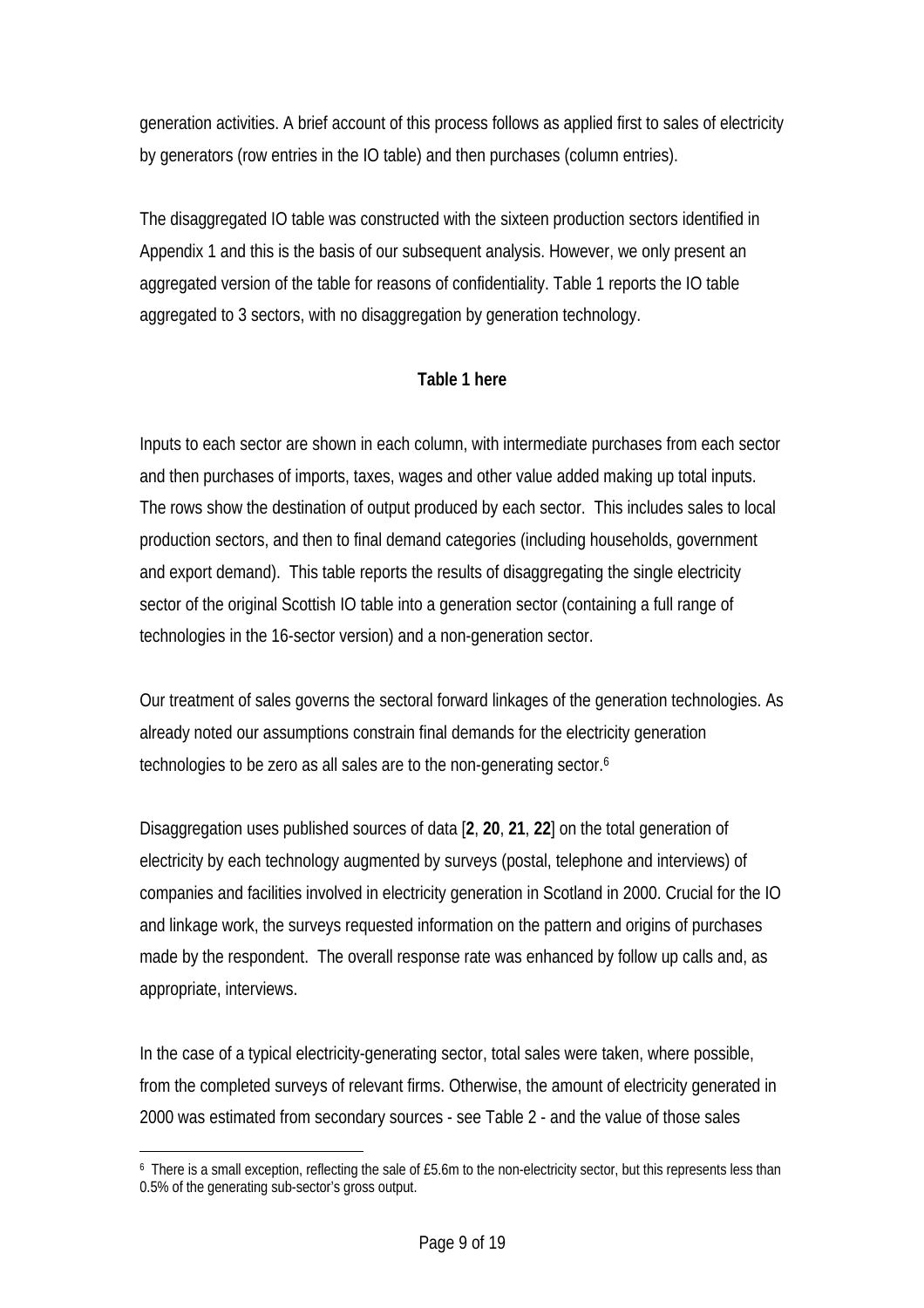estimated using the values from returned surveys. (The surveys showed only a 5% difference in the value in sales received from sales of a MWh of electricity.)

#### **Table 2 here**

Our next step was to calculate the total value of payments to employees for each generating technology. Employment was estimated from surveys and other data sources (including company websites). Of total employment in the Electricity sector in the original IO table for Scotland, we estimate that around one-third are directly employed in electricity generation activities.

Together with information on the total labour costs the employment data allowed us to estimate total employment compensation paid by each generation technology. For the large facilities (nuclear, coal and gas) we derived an average total labour cost per employee of around £42000, while for hydro, wind and other renewables (with the exception of marine) we assumed a lower amount of £34000 per worker.

The level and origins of intermediate purchases by each technology were based on surveys for facilities using nuclear and hydro generation technologies. For coal and gas technologies estimates were based on data obtained from the Scottish Executive. For wind, experimental data from the Scottish Executive were available, but these seemed unrealistic in the light of our discussions with individuals involved in the wind farm development process. For wind, landfill gas, biomass and marine technologies, we based sectoral purchases on a combination of published sources [**2**], and discussions with developers active in this area. The estimates for these generation technologies should therefore be regarded as tentative. As a consequence our subsequent analysis should be interpreted as illustrative of the power of IO techniques. As soon as superior information becomes available, as technologies mature, it can be incorporated.

Taxes on products and production were obtained directly from surveys or calculated from a combination of survey work and secondary sources, leaving the gross operating surplus of each technology to be determined residually. Survey work suggested that this figure was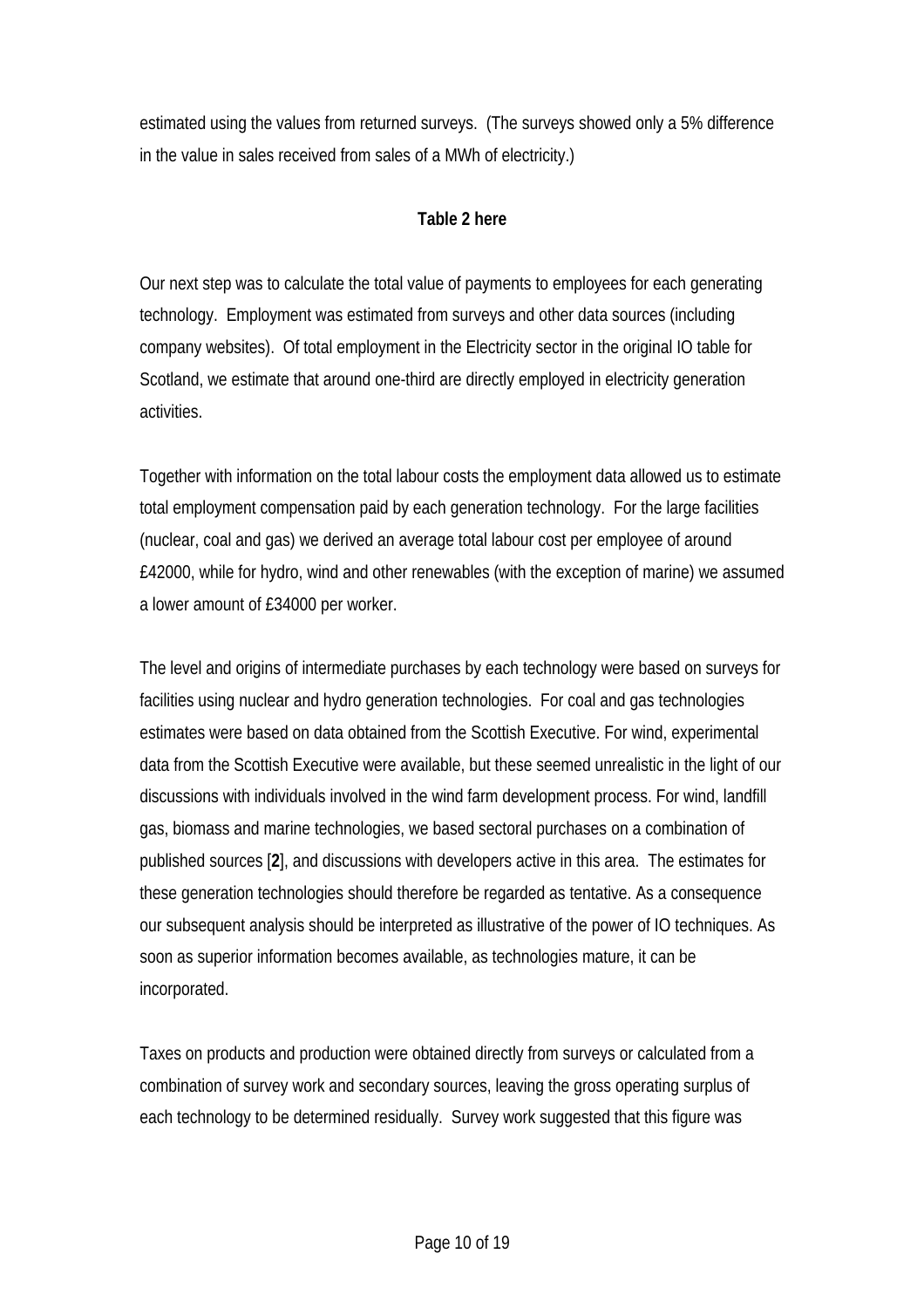considerable for several technologies, and this is reflected in a high ratio of gross operating surplus to turnover in some cases.<sup>7</sup>

Fig. 1 provides the percentage shares of total output accounted for by various inputs, including domestic intermediate inputs, imports, labour, capital and taxes, derived from the 16-sector electricity-disaggregated IO table. There are clearly wide variations among the broad categorisations of generating technologies.

#### **Table 3 and Fig. 1 here**

For most technologies nearly half of their inputs are intermediate purchases from sources within Scotland, although nuclear and wind are exceptions. In the case of nuclear, fuel inputs are imported into Scotland from the fuel processing facilities at Springfields and Capenhurst in England [**23**]. None of these activities of the uranium fuel cycle take place in Scotland. Wind generation on the other hand does not rely on intermediate inputs. Extraction of energy from the wind means that there are no fuel inputs, and any intermediate purchases would be in the form of replacement parts or maintenance equipment. Evidence from wind developers suggests that, while there will be some labour inputs directly for operation and maintenance, spare parts are imported into Scotland.

Value added-output coefficients, showing the portion of total inputs that are income to employees or operating surplus in each generation sector, also show considerable variation – ranging from less than ten per cent to almost two-thirds of output. Not surprisingly, wind and nuclear are the outliers, with value-added a proportionately greater input into total output than either domestic or imported intermediates. Table 3 also shows that there are large differences in employment-output coefficients across the eight generation technologies. Fossil fuel generation technologies appear to be particularly capital intensive, and are associated with lower employment-output coefficients.

 $\overline{a}$ 

<span id="page-10-0"></span><sup>7</sup> The negative non-generating activity could reflect a number of things, including the possibility of an effective subsidy to generating activity. Without further detailed survey work, however, it is not possible to be certain about its source.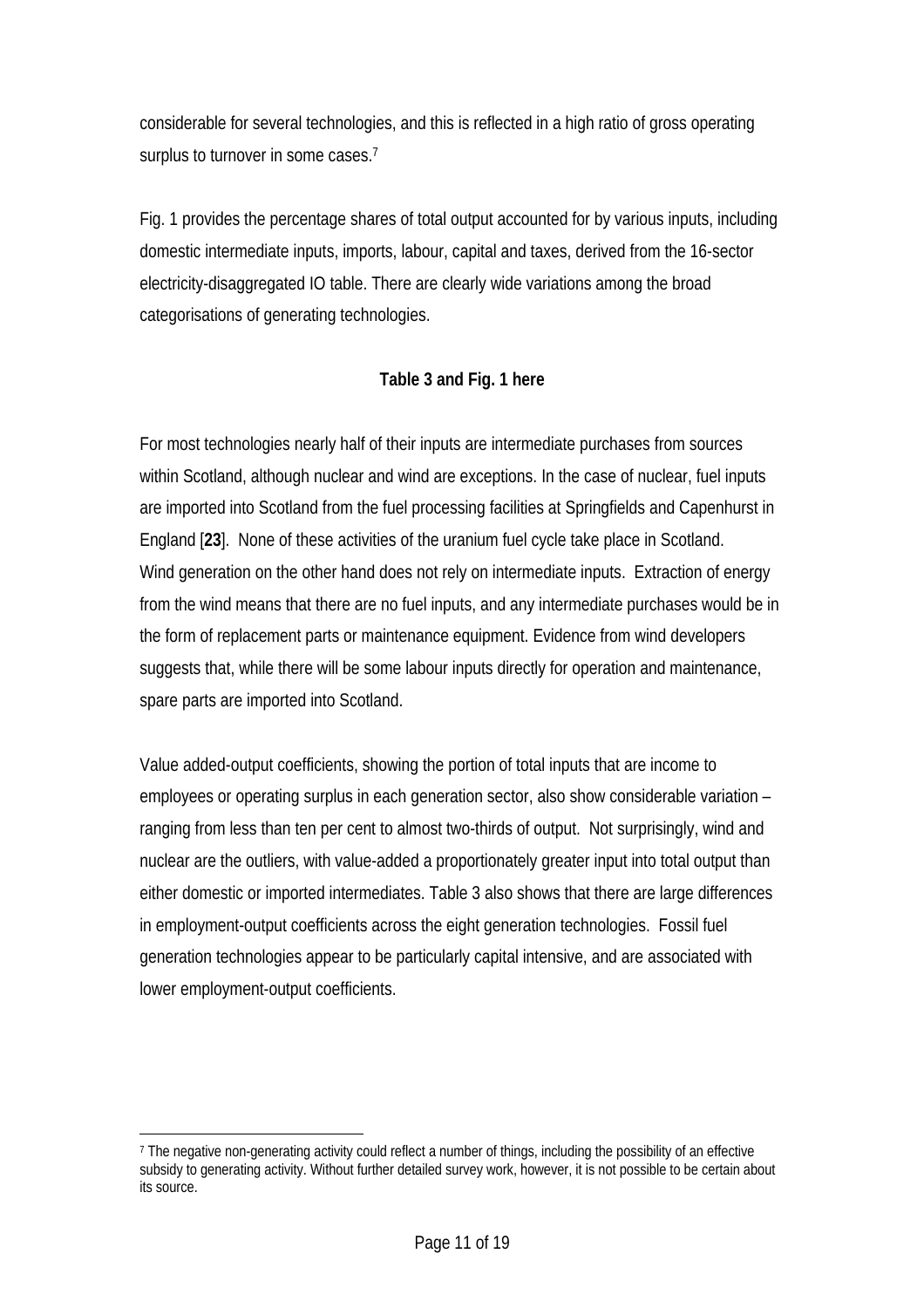#### **4 RESULTS**

Type 1 and 2 output multipliers derived from the disaggregated IO model, and their ranks within the sixteen-sectors of the IO model for Scotland in 2000, are shown in Table 4 and Figure 2.

#### **Table 4 and Figure 2 near here**

In the original (published) IO table Type 1 (and Type 2) output multipliers are greatest for the electricity sector, reflecting high internal purchases in this sector. The fact that disaggregation has apparently had a negligible impact on these multipliers for the electricity distribution sector is not surprising given that nearly all sales by generating technologies are channelled through the non-generating sector, and so the full set of backward linkages continue to be embedded there. We can see that the there is considerable heterogeneity among the output multipliers for the electricity generation sectors, which effectively amount to a decomposition of the generating component of the overall electricity multiplier. Without disaggregation of the table, the economic impact of changes in electricity generation would be constrained to the multiplier value for the original sector (2.43 and 2.84 for Type 1 and Type 2 respectively), thereby masking the striking differences among generating technologies.

For Type 1 multipliers the key issue is the percentage and composition of domestically purchased inputs. The most striking results are those for nuclear and wind, ranked second last and last out of the 16 industries reflecting limited local purchases: they are, in this sense, not well integrated into the host economy. The other technologies have intermediate purchases of 40-50%, with marine the highest at 65%. While marine has the highest multiplier, the difference from gas is much smaller than would be expected from the aggregate breakdown in costs alone.

For Type 2 output multipliers, the percentage output allocated to domestic inputs and wages are key determinants. From Fig. 1 biomass and marine have significant shares going to wages, and these sectors do show the biggest Type 2 multiplier values (and differences from Type 1 values), although recall that these technologies are very small in the base year and the underlying data are limited. While nuclear pays high wages, it is capital intensive and so overall the Type 2 multiplier is modest, as is that for wind. The ranking of coal falls under Type 2, while that of landfill gas rises, reflecting their very different labour intensities of production.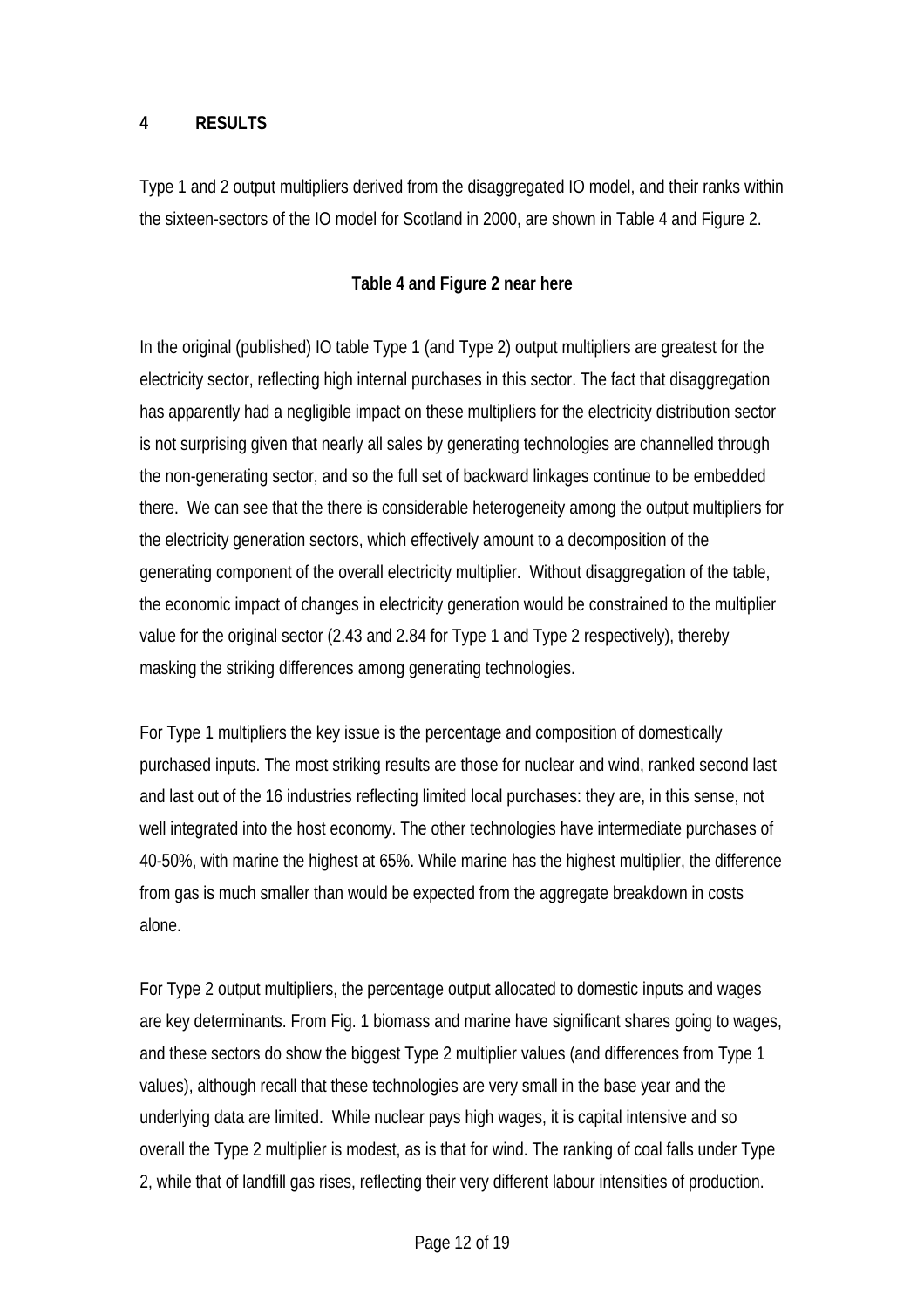The extent of variation in output multipliers by generating capacity militates against the use of an aggregate electricity sector. Furthermore, some of the most marked differences in output multipliers are those *within* the fossil-fuel based generating technologies and *within* renewables, so that even aggregation over either sub-sector may be highly misleading (though, of course, the data on renewables is less reliable).

What are the likely output effects of the projected decline in nuclear and coal-generating capacities? These are clearly quite different, with £10m reduction in coal generation resulting in a £20.5m loss of aggregate Scottish output, whereas a comparable contraction in nuclear would generate only a £12.5m reduction in aggregate output (on the basis of Type 2 multipliers). This largely reflects the different extents of their embeddedness in the Scottish economy, with nuclear having one of smallest knock-on (indirect) effects. Similarly, it would matter a great deal, on our admittedly provisional estimates, whether this loss were to be compensated for by comparable increases in the output of onshore wind (which would generate a beneficial output effect of £12.2m) or marine generation technologies (associated with an output stimulus of £24.2m). Indeed, in terms of output effects wind is an even more limiting case than nuclear with a negligible indirect impact on the Scottish economy. Solely from the perspective of impact effects on output, reducing nuclear and replacing the output with marine would appear to maximise the net benefit to Scotland if these data are indicative. Of course, these estimates relate to variations in output at the margin assuming variable capacity: they do not take account of the costs of providing new capacity to stimulate renewables, for example, nor the costs of decommissioning nuclear or coal- based generating facilities. Furthermore, they make no allowance for the qualitative difference between nuclear and marine outputs, specifically the variability of the latter.

GVA-output and employment-output multipliers and their ranks are reported in Table 5 below, and in Figs. 3 and 4. Sectors which have high value-added to output ratios exhibit higher GVAoutput multipliers, with nuclear and wind consequently improving their overall rankings. The top ranked sector in terms of GVA-multiplier values is landfill gas, which reflects a combination of high output multipliers and moderate value-added intensity.

> **Table 5 near here Fig. 3 here**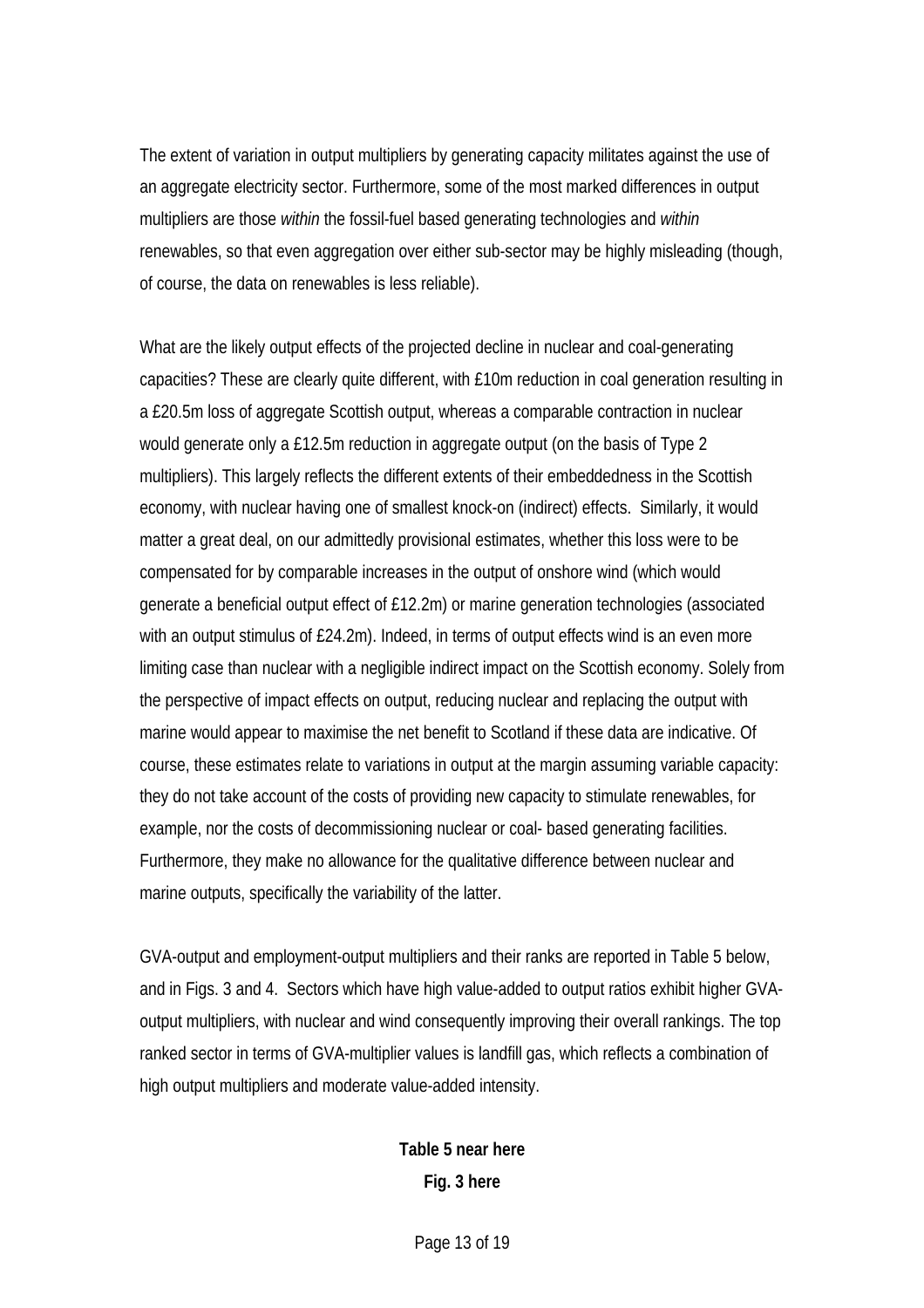Sectors with high employment to output ratios experience a bigger employment boost, explaining the major rise in the ranking of marine, and the decline in nuclear and wind as compared to the GVA-output multiplier values.

#### **Figure 4 here**

Looking at the GVA-output and employment-output effects from Table 5, replacing nuclear and coal with hydro, landfill gas or wind would suggest an economic boost to GVA, while the employment effects would be greatest from marine, landfill gas and hydroelectric generation. Again, the caveat that these differences relate solely to the operational stages of electricity generation applies [**24, 25**].

#### **5 CONCLUSIONS**

Scotland faces significant shifts in the level and mix of its electricity-generating capacity over the next twenty years or so. This paper explores the likely system-wide economic impact of such shifts through an input-output analysis that separately identifies eight generating technologies. The results suggest that in order to obtain an accurate account of how the electricity sector interacts with the wider economy, the first step is careful further disaggregation. The results also emphasise the distinctiveness of individual generation technologies, and confirm the potential for misleading results if these are aggregated with transmission, distribution and supply activities (as is done in published IO tables). Indeed, our results warn against aggregation of technologies even into non-renewable and renewable aggregates, since within these groupings there are very striking differences in economic impacts.

The general impression that onshore wind technologies have stimulated little in the way of backward linkages to Scottish industries receives broad support from our analysis: the size of output multipliers suggest little connection to indigenous industries. However, the mature nuclear industry also has weak backward linkages. While we do not analyse this scenario explicitly, even if new plants are ultimately commissioned, the technology seems likely to be imported, so that the local economic impacts would be limited. Of course, substantial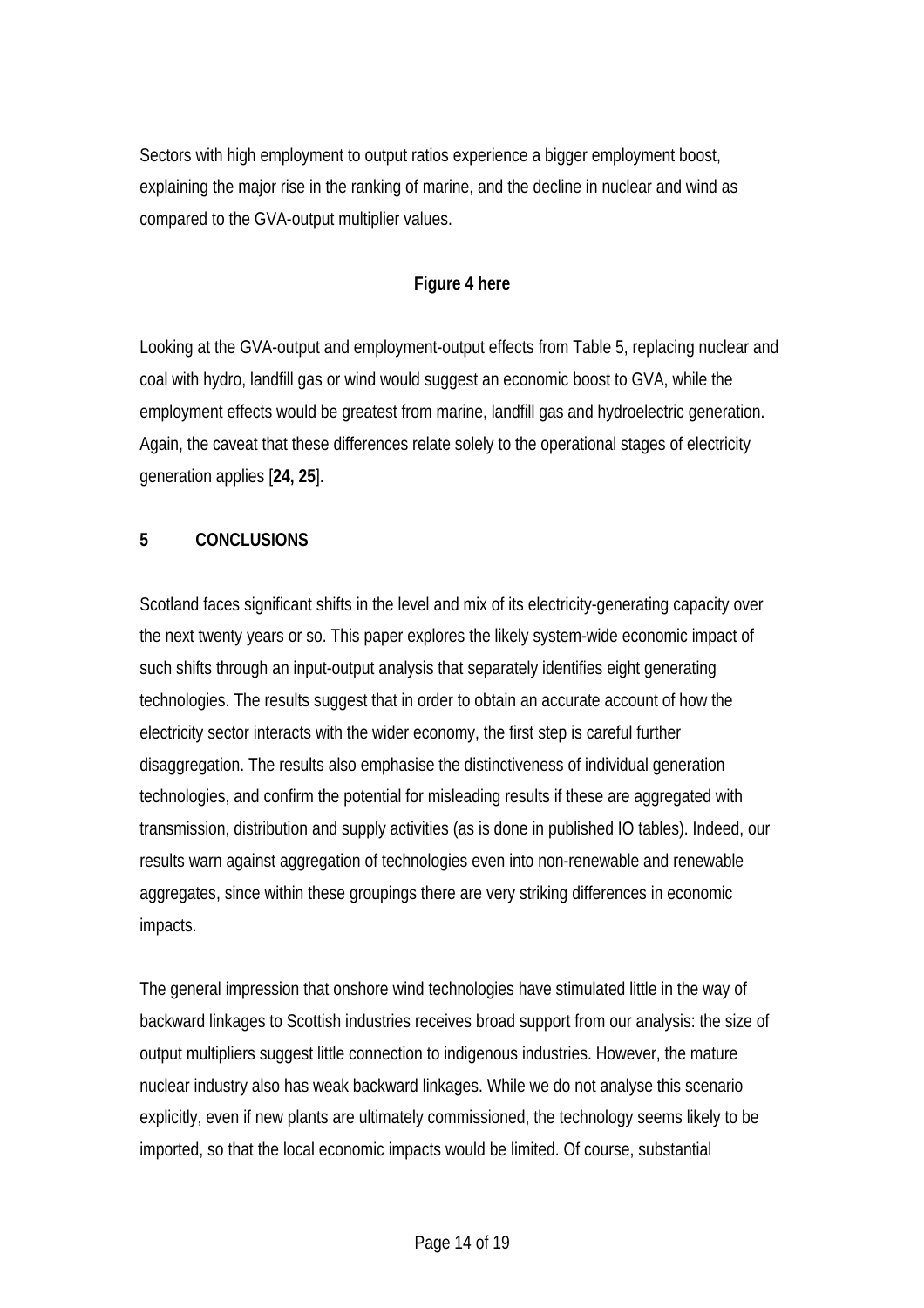construction expenditures would be likely to have a significant, if temporary, impact while installation of new wind turbines is associated with little economic impact.

In contrast, mature coal-based generation of electricity has significantly larger output multipliers and indicators of embeddedness in the Scottish economy. In fact, given the requirements for coal generation in Scotland to use coal with lower sulphur content, these backward linkages will have diminished somewhat since 2000, but will be stimulated again once there is compliance with LCPD. Some of the new renewable energy technologies appear to have better linkages locally, though these are as yet in their infancy. Partly for this reason, we would be wary of drawing overly strong conclusions from the differences in estimated economic impact of the alternative electricity generating technologies.

While our analysis invites discussion of the impact of shifting the generating mix from (high economic impact) coal and (low impact) nuclear to (low impact) wind and (possibly high impact) marine, data limitations, particularly for the new renewables technologies should be borne in mind. Furthermore, considerations of security of supply and a desire for a balanced portfolio of generation technologies would guard against naïve interpretations of economic impacts leading to specialisation in generation provision. Nonetheless the analysis is indicative of what it is possible to do with appropriately disaggregated data sets and an IO modelling approach.

While the analysis of this paper therefore adds significantly to an understanding of the likely economic impact of alternative electricity generating technologies, it is subject to a number of limitations that future research should seek to address, both in terms of the database and the modelling techniques employed. First, the database relates to a single year, 2000.<sup>8</sup> Since our measures of linkage and the impact of alternative technologies are typically independent of the scale of generating activities, the fact that (with the exception of hydroelectricity) renewables account for very small absolute contributions to generation in the base year is not necessarily in itself a matter for great concern. However, given that a number of the new renewables technologies were then in their infancy, the technology they employed then has no doubt been subject to quite rapid change, so that an analysis based on an IO table for 2000 may give a misleading impression of the impact of current technologies.

 $\overline{a}$ 

<span id="page-14-0"></span><sup>&</sup>lt;sup>8</sup> Since our surveys were conducted official Scottish tables for 2002 have been published.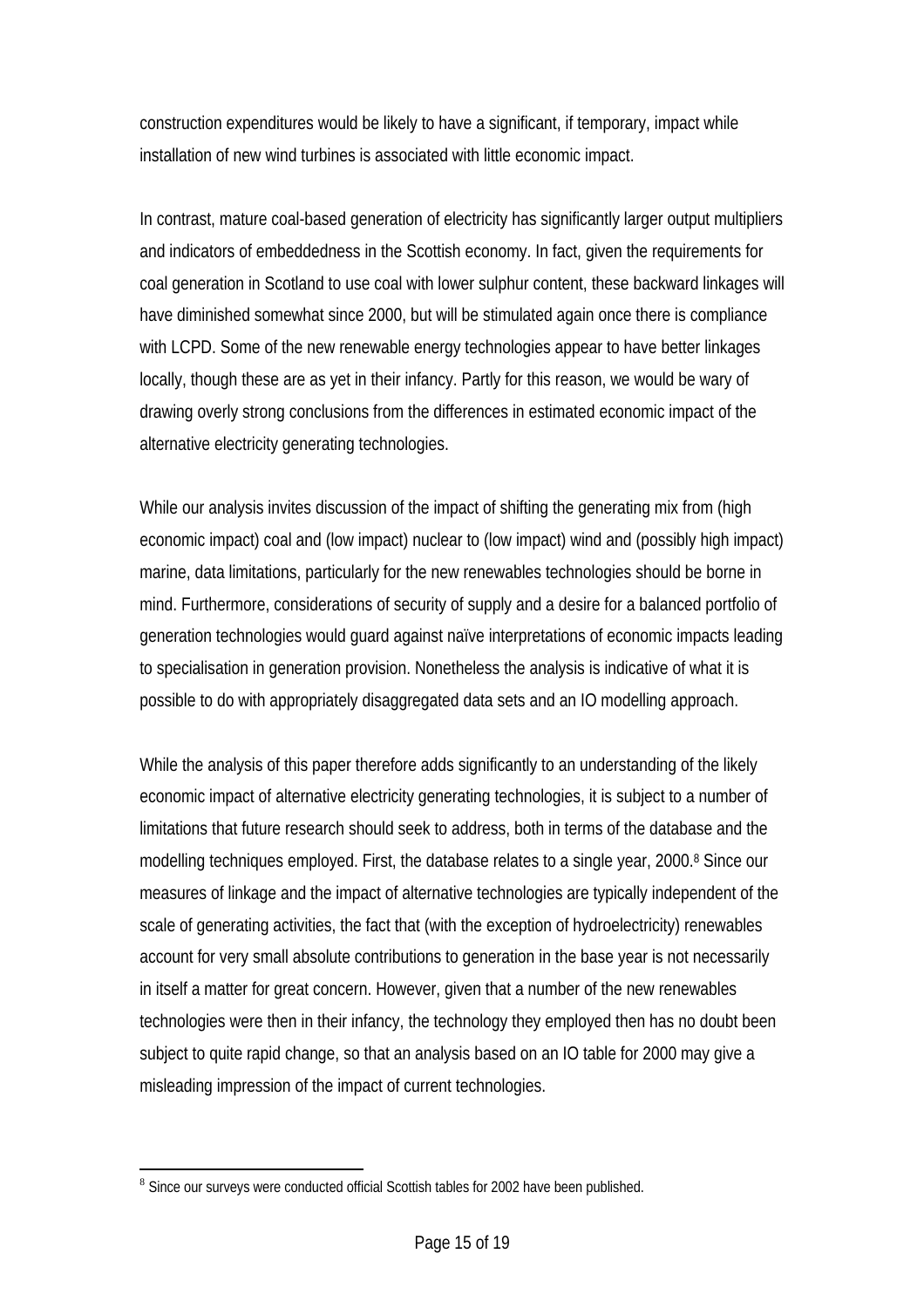This is a problem that is not easy to resolve short of waiting for the publication of more up-todate IO tables. In fact, in the fullness of time, provided that the tables are suitably disaggregated, it will be possible to track the impact of the renewables technologies and compare their effects over selected time periods. The IO approach is ideally suited, for example, to tracking the extent to which the development of marine renewables succeeds in stimulating an indigenous cluster of upstream and downstream activities that extends well beyond generation activity *per se*, and perhaps involves substantial exporting activity. In the meantime, it may be possible to use projections of future energy scenarios (using a knowledge of the new technologies) to explore a range of alternative energy futures and their likely impact on the Scottish economy.

While instructive, the modelling approach explored in this paper is capable of further extension to relax some of the assumptions on which it is based. First, the single region analysis can be extended to the multi-region case, encompassing, for example, all of the countries of the UK. This would allow an analysis of, among other things, the impact of alternative generation mixes on the regional distribution of trade in electricity, and on regional and national economic activity.

Further, while a useful device for describing linkages among industries, the inherent assumptions of IO modelling, while having the attraction of yielding a transparent linear system that is comparatively simple to interpret, limit its applicability. In particular, the assumption that, in effect, "only demand matters" rules out any meaningful analysis of markets that are characterised by scarcity and relative price endogeneity. In turn, this precludes a proper analysis of supply-side policies such as a carbon tax or the climate change levy. Computable general equilibrium models, which share the input-output table as a database, can overcome these limitations and allow the choice of generation technology itself to become responsive to market forces (e.g [**26**], [**27**]).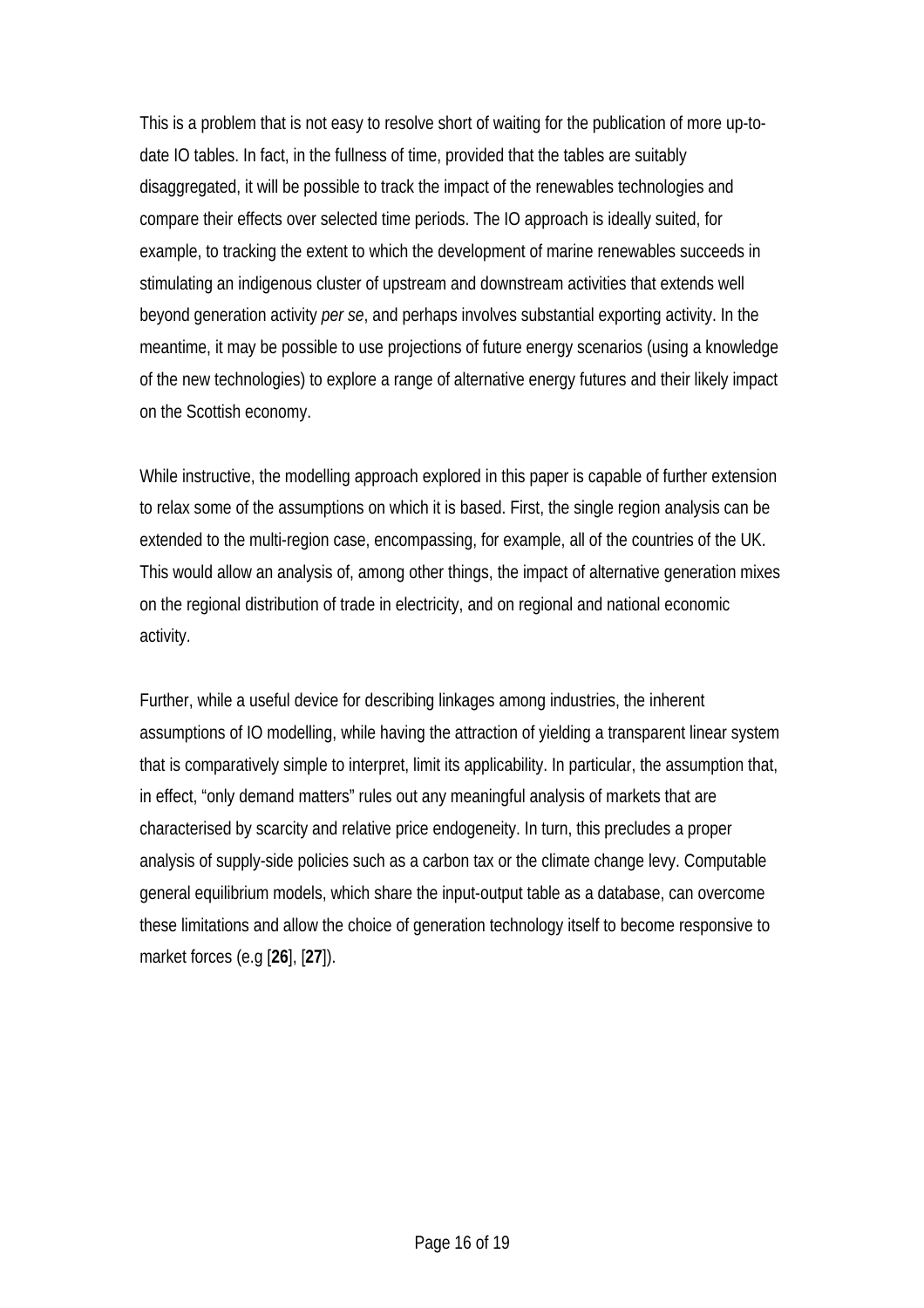#### **REFERENCES**

- **1** Nuclear Industry Association. [http://www.niauk.org](http://www.niauk.org/)
- **2** AEA Technology. Scottish Energy Study, Volume 1: Energy in Scotland: Supply and Demand. 2006, produced for the Scottish Executive, online at http://www.scotland.gov.uk/Resource/Doc/89792/0021573.pdf
- **3 Boehme, T., Taylor, J., Wallace, R. and Bialek, J.** Matching Renewable Electricity Generation with Demand: Summary. The University of Edinburgh for the Scottish Executive, 2006, online at http://www.scotland.gov.uk/Resource/Doc/1086/0022200.pdf
- **4** Scottish Executive. Securing and Renewable Future: Scotland's Renewable Energy. 2003, online at http://www.scotland.gov.uk/Resource/Doc/47034/0014765.pdf
- 5 Scottish Executive. Future of renewable energy mapped out. Press release 22<sup>nd</sup> July 2005, online at http://www.scotland.gov.uk/News/Releases/2005/07/22150102
- **6** Forum for Renewable Energy Development in Scotland. Scotland's Renewable Energy Potential: realising the 2020 target. 2005, Scottish Executive, online at http://www.scotland.gov.uk/Resource/Doc/69582/0017404.pdf
- **7** Royal Society of Edinburgh. Inquiry into Energy Issues in Scotland. http://www.royalsoced.org.uk/enquiries/energy/index.htm
- **8 Miller, R. E. and Blair, P. D.** Input-Output analysis: Foundations and Extensions. 1985 Prentice Hall
- **9** McGregor, P. G. and McNicholl, I. H. The impact of forestry on output in the UK and its member countries. *Regional Studies*, 1992, **26.1**, 69-79
- **10 Allan, G. J., McGregor, P. G., Swales, J. K. and Turner, K. R.** Modelling the relationship between economic activity and waste generation, treatment and disposal in the Scottish economy. Report to the Scottish Economic Policy Network, 2004
- **11 McGregor, P. G., Swales, J. K. and Turner, K. R.** The impact of the Scottish economy on the local environment: an alternative to the ecological footprint?. *Fraser of Allander Institute, University of Strathclyde, Quarterly Economic Commentary – Economic Perspectives*, 2004, **29**, No. 1, 29-34
- **12 Rasmussen, P. N.** *Studies in intersectoral relations*, 1958, Amsterdam
- **13 Miller, R. E. and Lahr, M. L.** A taxonomy of extractions. in M.L. Lahr and R.E. Miller (Eds.), *Regional Science Perspectives in Economic Analysis*, 2001, 407-439
- **14** Scottish Executive. Input-output tables and multipliers for Scotland in 2000, online at http://www.scotland.gov.uk/input-output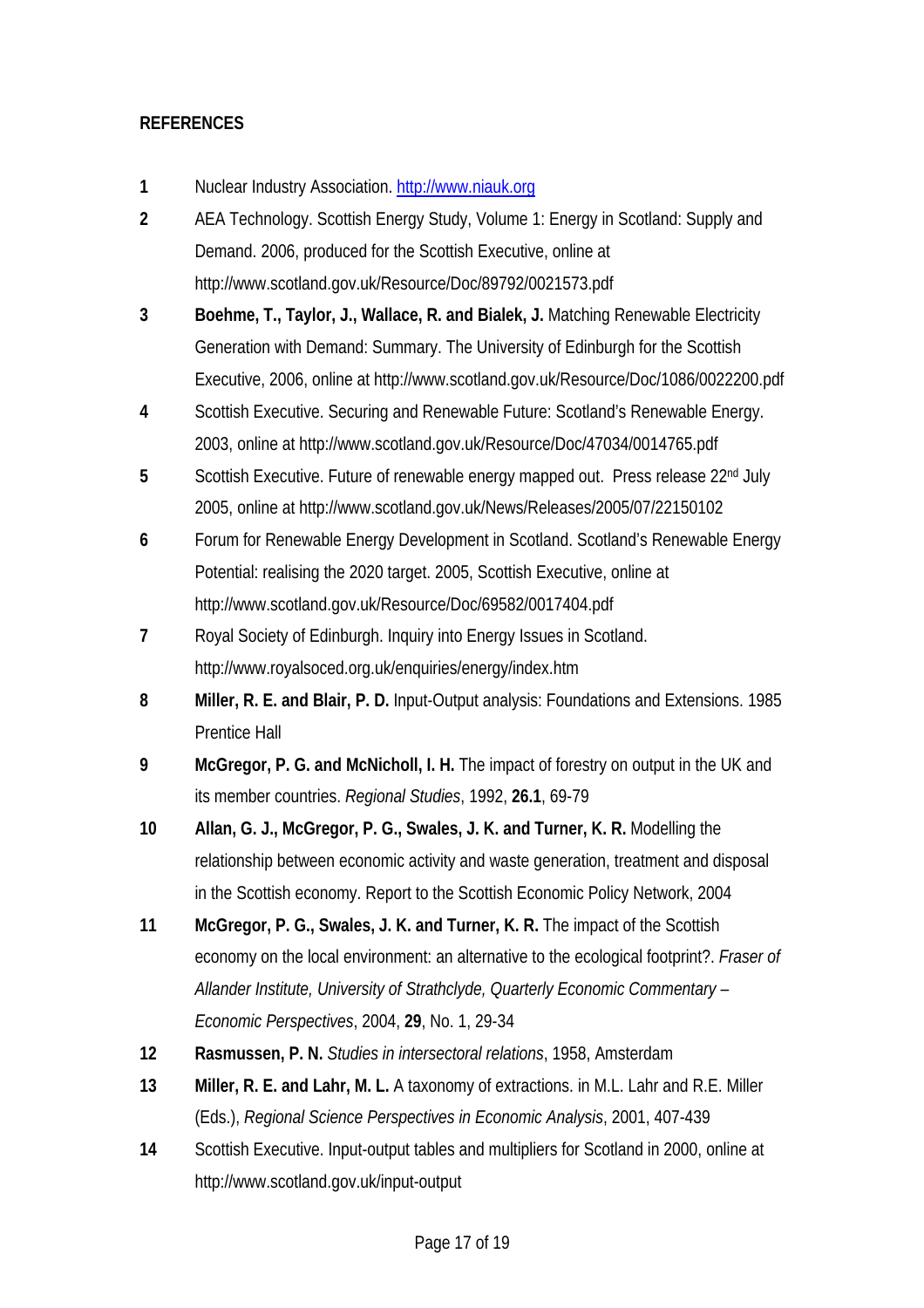- 15 Allan, G. J., McGregor, P. G., Swales, J. K. and Turner, K. R. The 'hypothetical extraction' of electricity generation activities from Scotland: an input-output analysis. Paper presented at *EPSRC SuperGen Marine* Public workshop, 2nd December 2005, University of Strathclyde
- **16 Shrestha, R. M. and Marpaung, C. O. P.** Integrated resource planning in the power sector and economy-wide changes in environmental emissions. *Energy Policy*, In Press, Corrected Proof, 2005
- **17 Limmeechokchai, B. and Suksuntornsiri, P**. Assessment of cleaner electricity generation technologies for net CO2 mitigation in Thailand. *Renewable and Sustainable Energy Reviews*, In Press, Corrected Proof, 2005
- **18 Cruz, L. M. G.** Energy-Environment-Economy Interactions: An Input-Output Approach Applied to the Portuguese Case. Paper for the  $7<sup>th</sup>$  Biennial Conference of the International Society for Ecological Economics, Sousse, Tunisia, 6-9 March 2002
- 19 Cruz, L. M. G. Energy use and CO<sub>2</sub> emissions in Portugal. Paper for the Conference on Input-Output and General Equilibrium – 'Data, Modelling and Policy Analysis", September 2-4 2004, Brussels, online at http://www.ecomod.net/conferences/iioa2004/iioa2004\_papers/458.pdf
- **20** Department of Trade and Industry. Renewable energy in Scotland, Wales, Northern Ireland and the regions of England in 2000. *Energy Trends*, December 2001, online at http://www.dti.gov.uk/energy/inform/energy\_trends/renewable\_art\_dec2001.pdf
- **21** Scottish Executive. Key Scottish Environment Statistics 2004. Edinburgh
- **22** Department of Trade and Industry. Electricity Generation and Supply figures for Scotland, Wales, Northern Ireland and England. *Energy Trends*, 2004, December, 29- 34
- **23** Uranium Information Centre. Nuclear Power in the United Kingdom. Briefing Paper No. 84, 2005, online at www.uic.com.au/nip84.htm
- 24 Proops, J. L. R., Gay, P. W., Speck, S. and Schröder, T. The lifetime pollution implications of various types of electricity generation. *Energy Policy*, 1996, **24**, No. 3, 229-237
- **25 Hondo, H.** Life cycle GHG emission analysis of power generation sector: Japanese case. *Energy*, 2005, **30**, 2042-2056
- **26 Ferguson, L., McGregor, P. G., Swales, J. K., Turner, K. and Yin, Y.P.** "Incorporating Sustainability Indicators into a Computable General Equilibrium Model of the Scottish Economy", *Economic Systems Research*, 2005, vol. 17, no. 2, pp 103-140.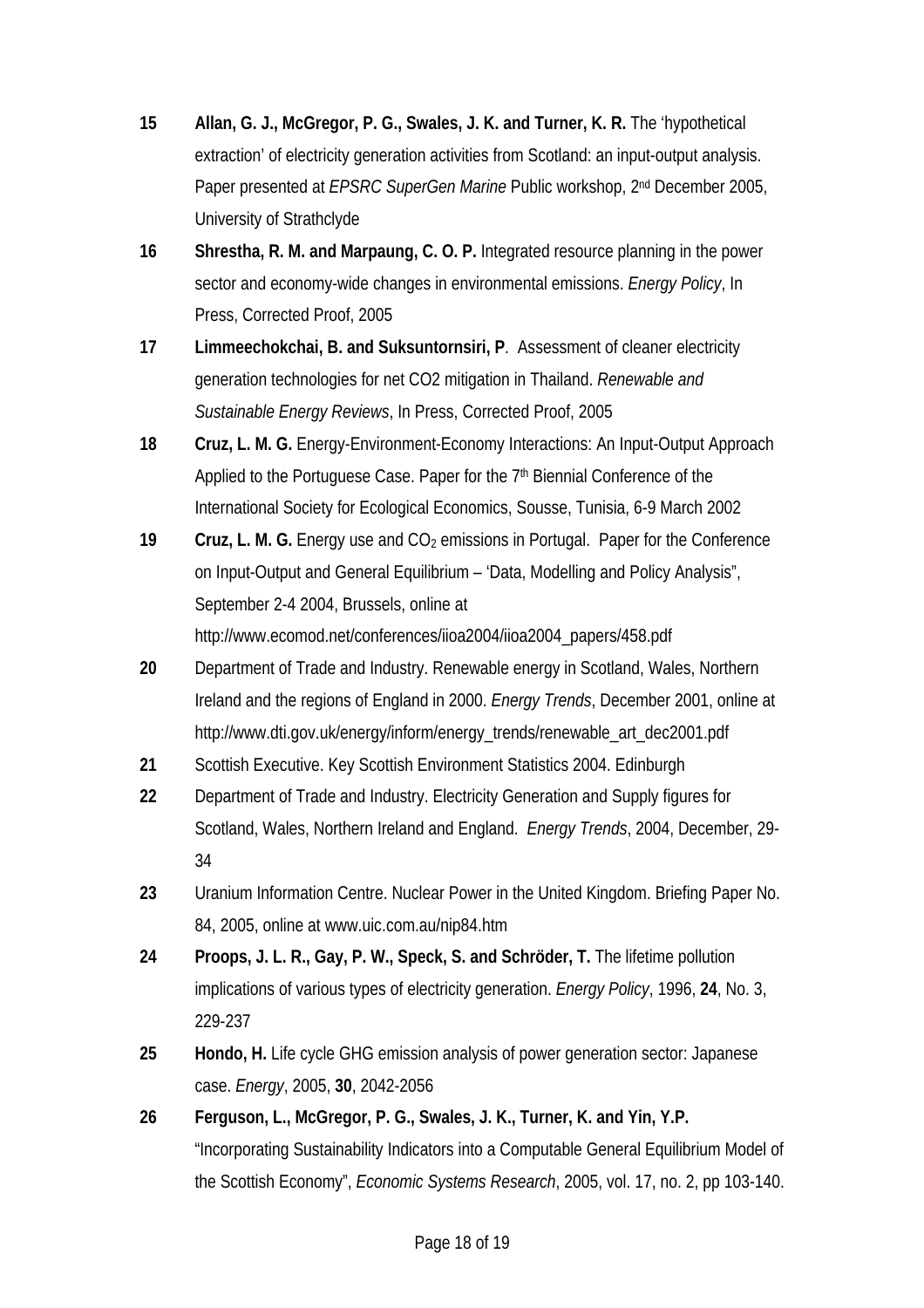**27 Hanley, N., McGregor, P. G., Swales, J. K. and Turner, K.** "The Impact of Energy Efficiency Improvements on the economy and the environment: A Regional Computable General Equilibrium Analysis", *Renewable Energy*, 2006, vol. 31, no. 2, pp 161-171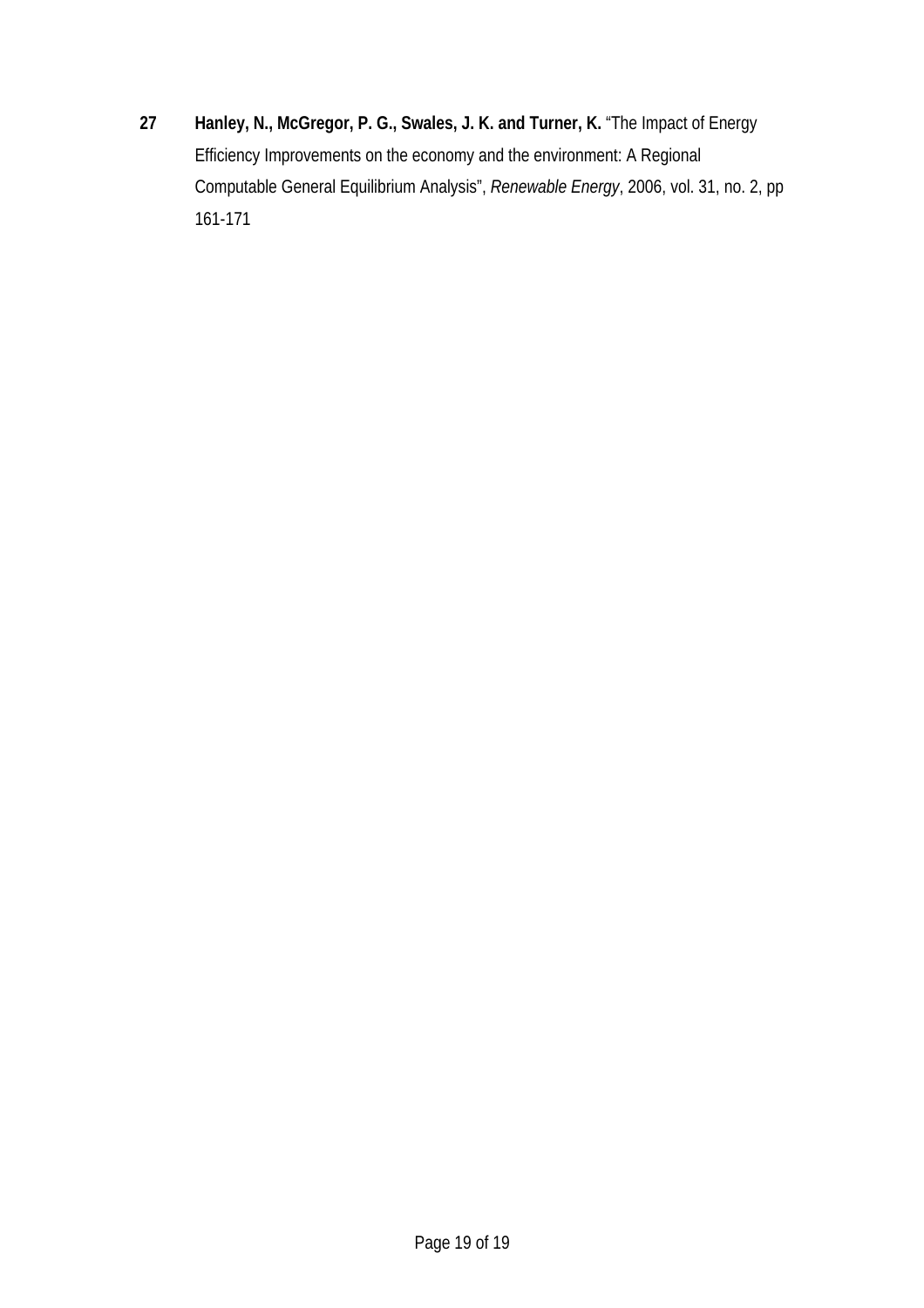|                             | Non-        | Electricity, | Electricity | Total        | Final     | Gross     |
|-----------------------------|-------------|--------------|-------------|--------------|-----------|-----------|
|                             | electricity | non-         | generation  | Intermediate | Demand    | Output    |
|                             |             | generation   |             | Demand       |           |           |
| Non-electricity             | 40127.00    | 335.40       | 360.92      | 40823.32     | 100435.99 | 141259.31 |
| Electricity, non-generation | 748.59      | 605.48       | 5.68        | 1359.75      | 1228.20   | 2587.95   |
| Electricity generation      | 5.60        | 1140.92      | 0.00        | 1146.52      | 0.00      | 1146.52   |
| Total intermediate inputs   | 40881.19    | 2081.80      | 366.60      | 43329.60     | 101664.19 | 144993.78 |
| Imports                     | 30782.45    | 136.65       | 143.18      | 31062.28     | 22734.29  | 53796.58  |
| Taxes                       | 4537.53     | 131.78       | 43.35       | 4712.66      | 7639.01   | 12351.67  |
| Wages                       | 42302.79    | 324.75       | 105.46      | 42733.00     | 0.00      | 42733.00  |
| Other value added           | 22755.35    | $-87.03$     | 487.93      | 23156.25     | 0.00      | 23156.25  |
| Gross Inputs                | 141259.31   | 2587.95      | 1146.52     | 144993.78    | 132037.48 | 277031.27 |

**Table 1** Aggregated Input-Output table for Scotland, 2000, £millions

*Source: Input-Output tables and multipliers for Scotland, Scottish Executive* 

| Table 2 Electricity generated by technology in Scotland, 2000 |  |  |  |  |  |
|---------------------------------------------------------------|--|--|--|--|--|
|---------------------------------------------------------------|--|--|--|--|--|

| Generation     | Total electricity generated (GWh) in | Share of total electricity |
|----------------|--------------------------------------|----------------------------|
| technology     | 2000                                 | generated                  |
| <b>Nuclear</b> | 16644.0                              | 34.13%                     |
| Coal           | 15813.0                              | 32.60%                     |
| Hydro          | 4665.3                               | 9.62%                      |
| Gas            | 11081.6                              | 22.84%                     |
| <b>Biomass</b> | 21.2                                 | 0.04%                      |
| Wind           | 216.7                                | 0.45%                      |
| Landfill gas   | 68.5                                 | 0.14%                      |
| Marine         | 0.3                                  | 0.00%                      |
| Total          | 48510.6                              | 100%                       |

*Sources: DTI (2001), Scottish Executive (2004) and authors' calculations*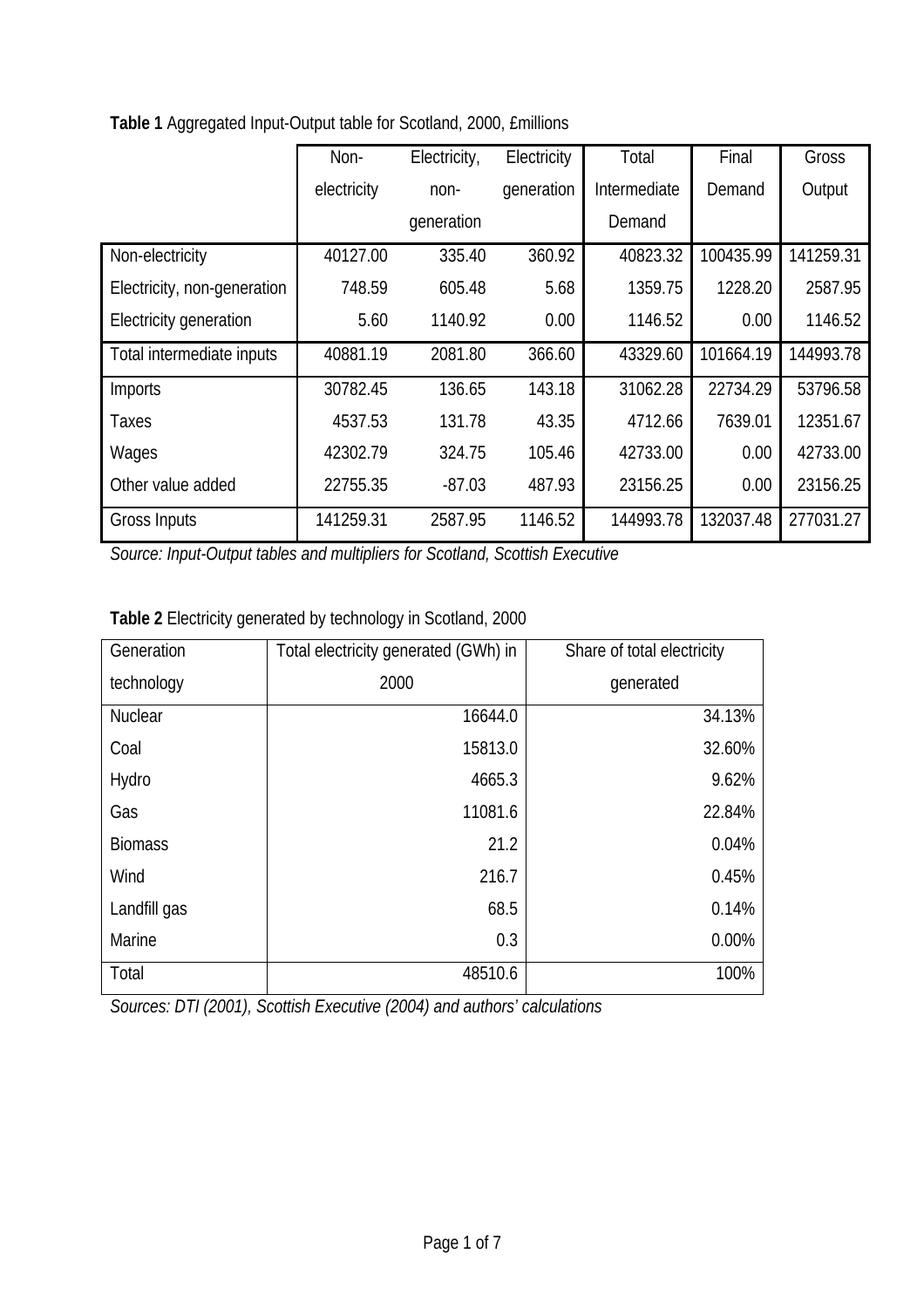| Generation     | Share of total inputs which | <b>Direct</b>         | Value added  | kg CO <sub>2</sub> per |
|----------------|-----------------------------|-----------------------|--------------|------------------------|
| technology     | are intermediate inputs     | employment/output     | as share of  | kWh of                 |
|                | sourced in Scotland         | coefficients (jobs    | total inputs | electricity            |
|                |                             | per £ million output) |              | generated              |
| <b>Nuclear</b> | 5.5%                        | 2.55                  | 61.7%        | 0.00                   |
| Coal           | 46.9%                       | 1.21                  | 40.8%        | 0.30                   |
| Hydro          | 44.5%                       | 7.14                  | 25.9%        | 0.00                   |
| Gas            | 44.5%                       | 1.34                  | 23.5%        | 0.19                   |
| <b>Biomass</b> | 49.9%                       | 9.36                  | 5.0%         | 0.00                   |
| Wind           | 0.0%                        | 4.15                  | 65.2%        | 0.00                   |
| Landfill gas   | 44.6%                       | 9.36                  | 10.3%        | 0.00                   |
| Marine         | 65.2%                       | 36.22                 | 8.7%         | 0.00                   |

**Table 3** Descriptive statistics of Input-Output electricity generation sectors in Scotland, 2000

*Sources: Authors' calculations and kg CO2 per kWh of electricity generated from Scottish Energy Study, 2006* 

**Figure 1** Portion of inputs by type to turnover for Electricity transmission, distribution and supply and Generation sectors by technology

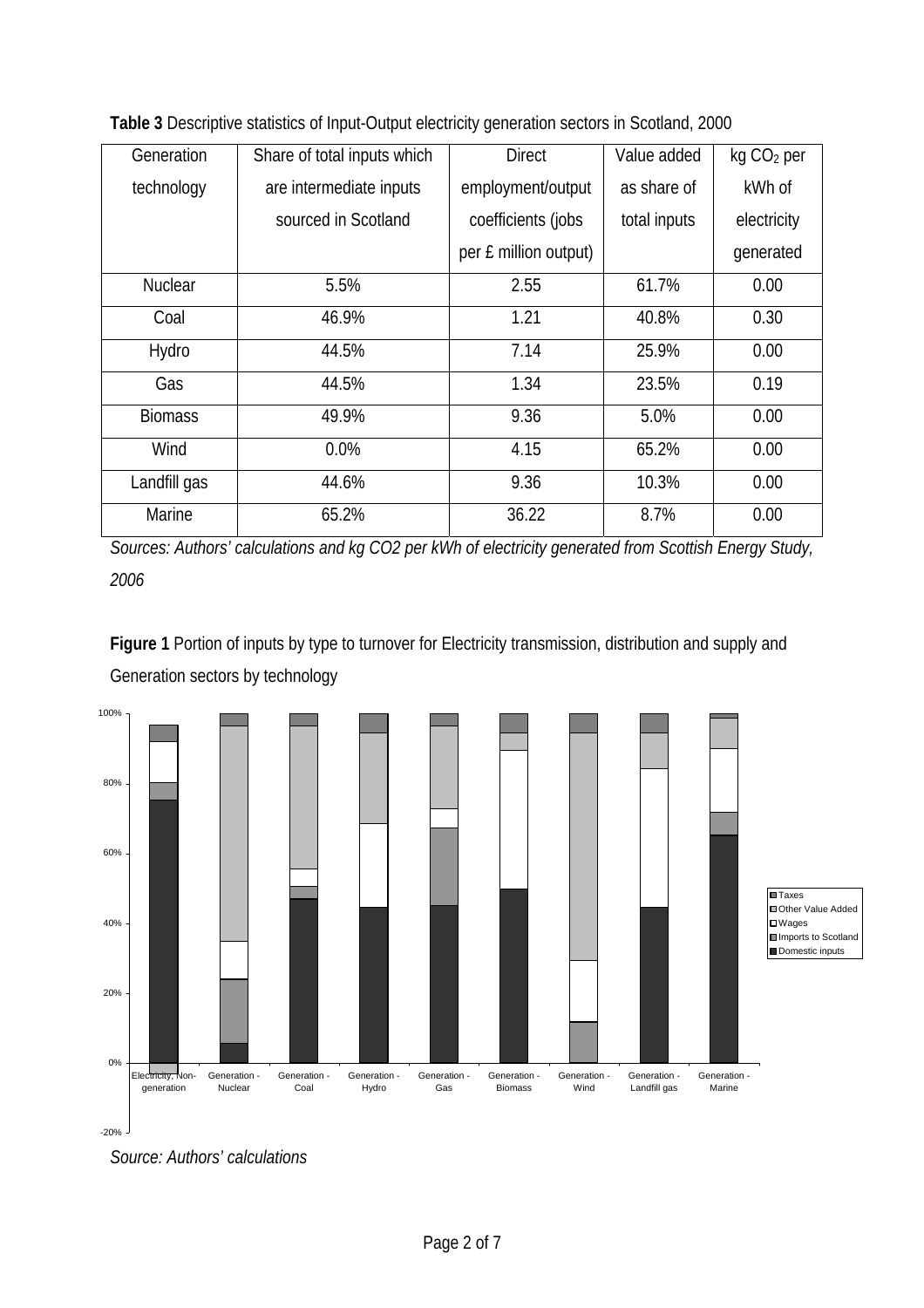| Sector                           | Type 1 | Rank (1-16)    | Type 2 | Rank (1-16)    |
|----------------------------------|--------|----------------|--------|----------------|
| Primary                          | 1.62   | 10             | 2.09   | 9              |
| Manufacturing                    | 1.29   | 14             | 1.66   | 14             |
| Utilities and transport          | 1.42   | 13             | 1.98   | 12             |
| <b>Services</b>                  | 1.47   | 12             | 2.11   | 8              |
| Coal extraction                  | 1.56   | 11             | 2.12   | $\overline{7}$ |
| Oil processing                   | 1.66   | 7              | 1.92   | 13             |
| Gas                              | 1.89   | $\overline{2}$ | 2.23   | 6              |
| Electricity                      |        |                |        |                |
| transmission,                    | 2.44   | 1              | 2.90   | 1              |
| distribution and supply          |        |                |        |                |
| Generation - Nuclear             | 1.08   | 15             | 1.25   | 15             |
| Generation - Coal                | 1.72   | 5              | 2.05   | 11             |
| Generation - Hydro               | 1.69   | 6              | 2.26   | 5              |
| Generation - Gas                 | 1.82   | 4              | 2.06   | 10             |
| Generation - Biomass             | 1.65   | 9              | 2.33   | $\overline{4}$ |
| Generation - Wind                | 1.00   | 16             | 1.22   | 16             |
| Generation - Landfill            |        |                |        |                |
| gas                              | 1.65   | 8              | 2.44   | $\overline{2}$ |
| Generation - Marine              | 1.88   | 3              | 2.42   | 3              |
| Original "Electricity"<br>sector | 2.43   |                | 2.84   |                |

**Table 4** Output multipliers and ranks for each sector in Scotland in 2000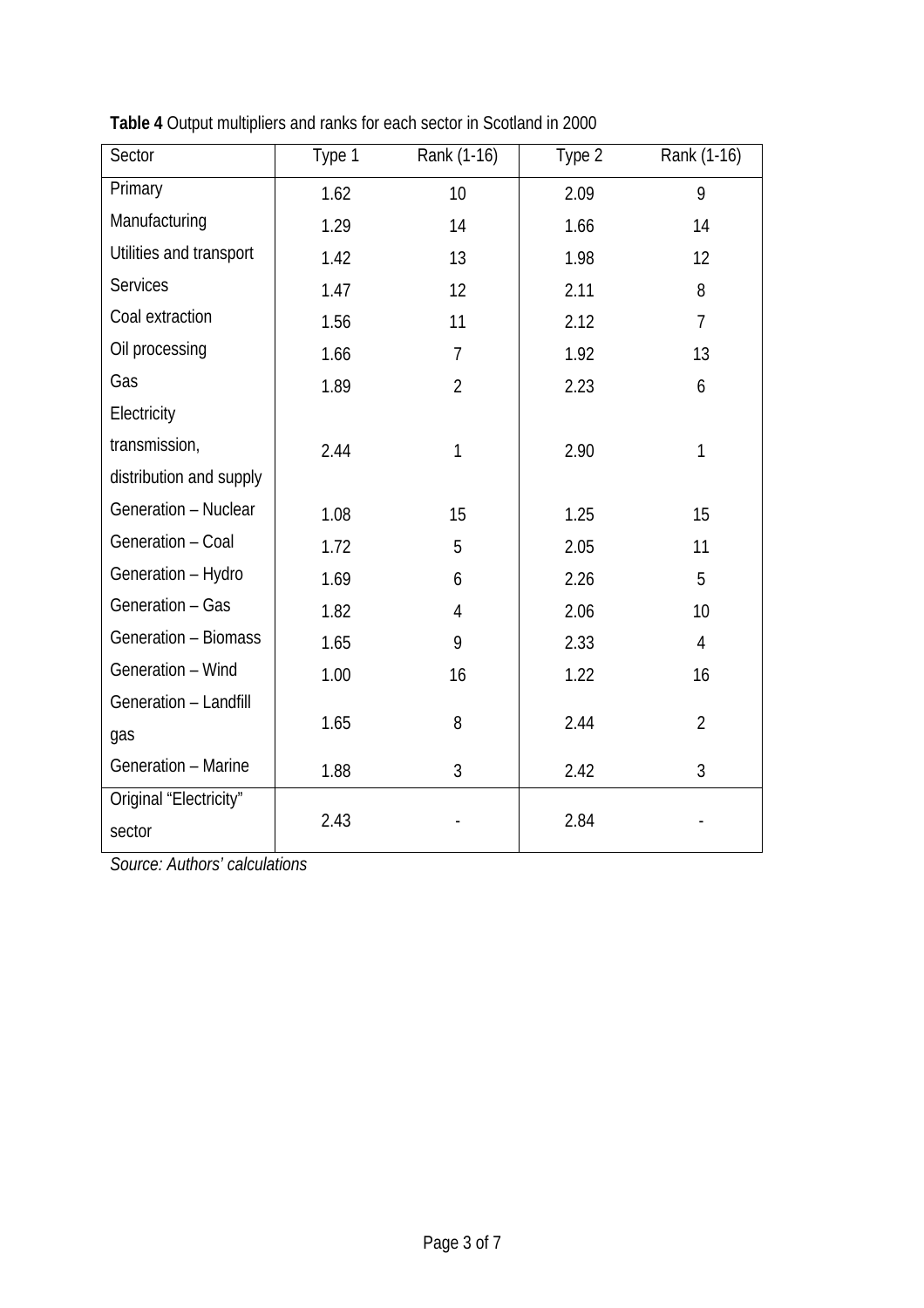|                                  | GVA-output multiplier |                |                        | Employment-output (per £million |           |                |                        |                |
|----------------------------------|-----------------------|----------------|------------------------|---------------------------------|-----------|----------------|------------------------|----------------|
|                                  |                       |                |                        | output)                         |           |                |                        |                |
| Sector                           | <b>Type</b><br>1      | Rank           | Type<br>$\overline{2}$ | Rank                            | Type<br>1 | Rank           | Type<br>$\overline{2}$ | Rank           |
| Primary                          | 0.66                  | 9              | 0.89                   | 8                               | 16.20     | $\overline{7}$ | 23.11                  | 8              |
| Manufacturing                    | 0.45                  | 15             | 0.62                   | 15                              | 11.77     | 9              | 17.02                  | 10             |
| Utilities and transport          | 0.66                  | 8              | 0.93                   | 6                               | 23.01     | $\overline{2}$ | 31.08                  | $\overline{2}$ |
| <b>Services</b>                  | 0.78                  | $\overline{4}$ | 1.09                   | 3                               | 21.74     | $\mathfrak{Z}$ | 31.05                  | $\mathfrak{Z}$ |
| Coal extraction                  | 0.50                  | 14             | 0.77                   | 12                              | 16.26     | 6              | 24.31                  | $\overline{7}$ |
| Oil processing                   | 0.32                  | 16             | 0.44                   | 16                              | 8.44      | 12             | 12.08                  | 13             |
| Gas                              | 0.57                  | 12             | 0.73                   | 13                              | 7.45      | 13             | 12.37                  | 12             |
| Electricity                      |                       |                |                        |                                 |           |                |                        |                |
| transmission,                    | 0.66                  | 10             | 0.88                   | 10                              | 10.42     | 10             | 17.12                  | 9              |
| distribution and supply          |                       |                |                        |                                 |           |                |                        |                |
| Generation - Nuclear             | 0.76                  | 5              | 0.84                   | 11                              | 3.83      | 16             | 6.25                   | 16             |
| Generation - Coal                | 0.75                  | 6              | 0.91                   | $\overline{7}$                  | 9.60      | 11             | 14.38                  | 11             |
| Generation - Hydro               | 0.83                  | 3              | 1.10                   | $\overline{2}$                  | 16.42     | 5              | 24.67                  | 6              |
| Generation - Gas                 | 0.56                  | 13             | 0.67                   | 14                              | 5.52      | 14             | 8.97                   | 14             |
| Generation - Biomass             | 0.67                  | $\overline{7}$ | 1.00                   | $\overline{4}$                  | 15.23     | 8              | 25.09                  | 5              |
| Generation - Wind                | 0.83                  | $\overline{2}$ | 0.93                   | 5                               | 4.15      | 15             | 7.36                   | 15             |
| Generation - Landfill            |                       |                |                        |                                 |           |                |                        |                |
| gas                              | 0.85                  | 1              | 1.23                   | $\mathbf{1}$                    | 19.05     | $\overline{4}$ | 30.45                  | $\overline{4}$ |
| Generation - Marine              | 0.63                  | 11             | 0.89                   | 9                               | 47.55     | $\mathbf{1}$   | 55.24                  | $\mathbf{1}$   |
| Original "Electricity"<br>sector | 0.66                  |                | 0.87                   |                                 | 9.37      |                | 15.67                  |                |

**Table 5** GVA-output and Employment-output multipliers and ranks for each sector in Scotland in 2000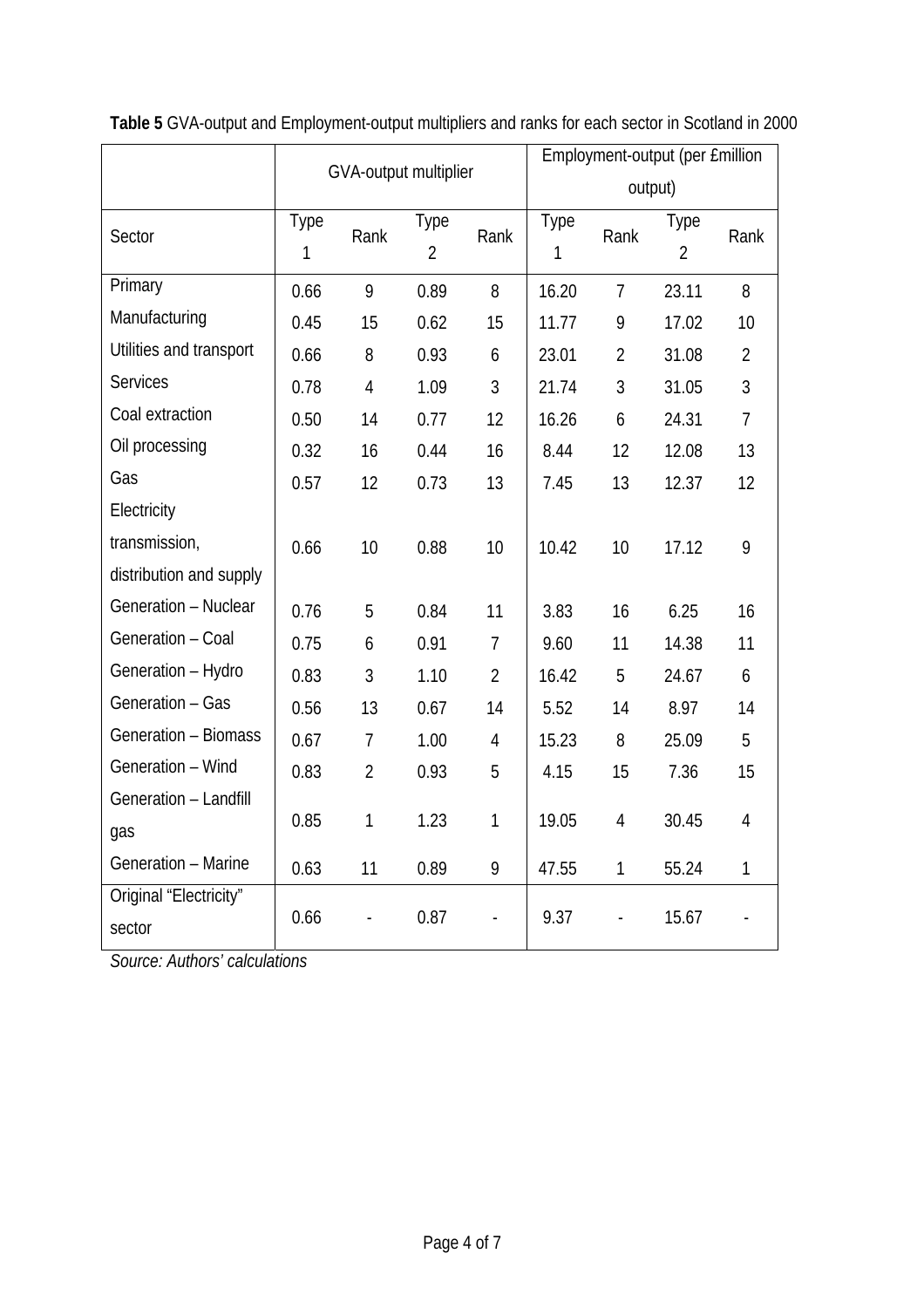

#### **Figure 2** Output multipliers for Scotland, 2000

*Source: Authors' calculations* 



**Figure 3** GVA-Output multipliers for Scotland, 2000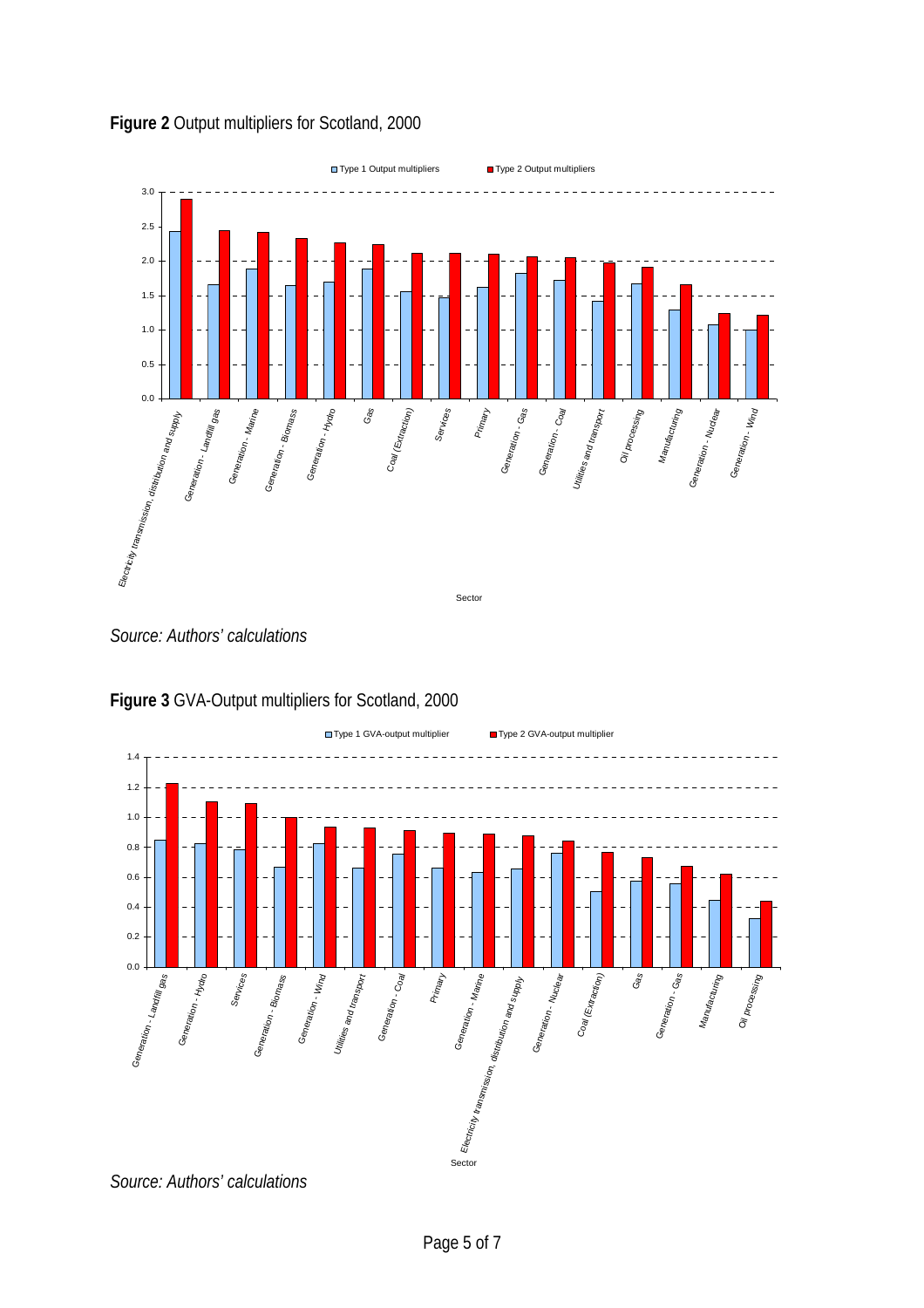



*Source: Authors' calculations*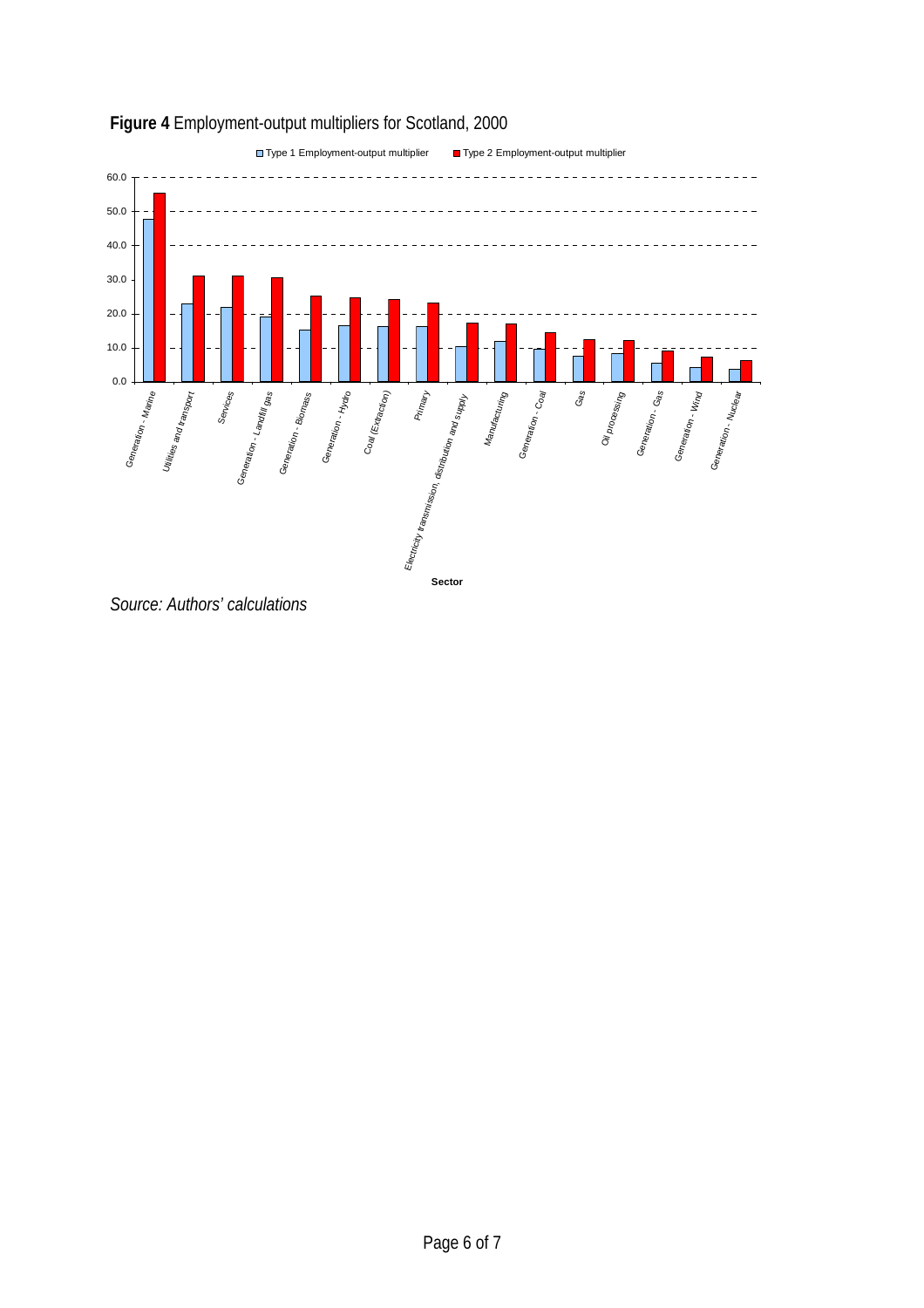|    | Sector name               | Sectors in original 123x123 I-O table |
|----|---------------------------|---------------------------------------|
|    | Primary                   | $1-3, 6-7$                            |
| 2  | Manufacturing             | 8-34, 36-84                           |
| 3  | Utilities and transport   | 87-97                                 |
| 4  | <b>Services</b>           | 98-123                                |
| 5  | Coal extraction           | 4                                     |
| 6  | Oil processing            | 35                                    |
|    | Gas                       | 86                                    |
| 8  | Electricity transmission, | 85                                    |
|    | distribution and supply   |                                       |
| 9  | Generation - Nuclear      | 85                                    |
| 10 | Generation - Coal         | 85                                    |
| 11 | Generation - Hydro        | 85                                    |
| 12 | Generation - Gas          | 85                                    |
| 13 | Generation - Biomass      | 85                                    |
| 14 | Generation - Wind         | 85                                    |
| 15 | Generation - Landfill gas | 85                                    |
| 16 | Generation - Marine       | 85                                    |

**Appendix 1** The 16 sectors of the 2000 I-O table for Scotland